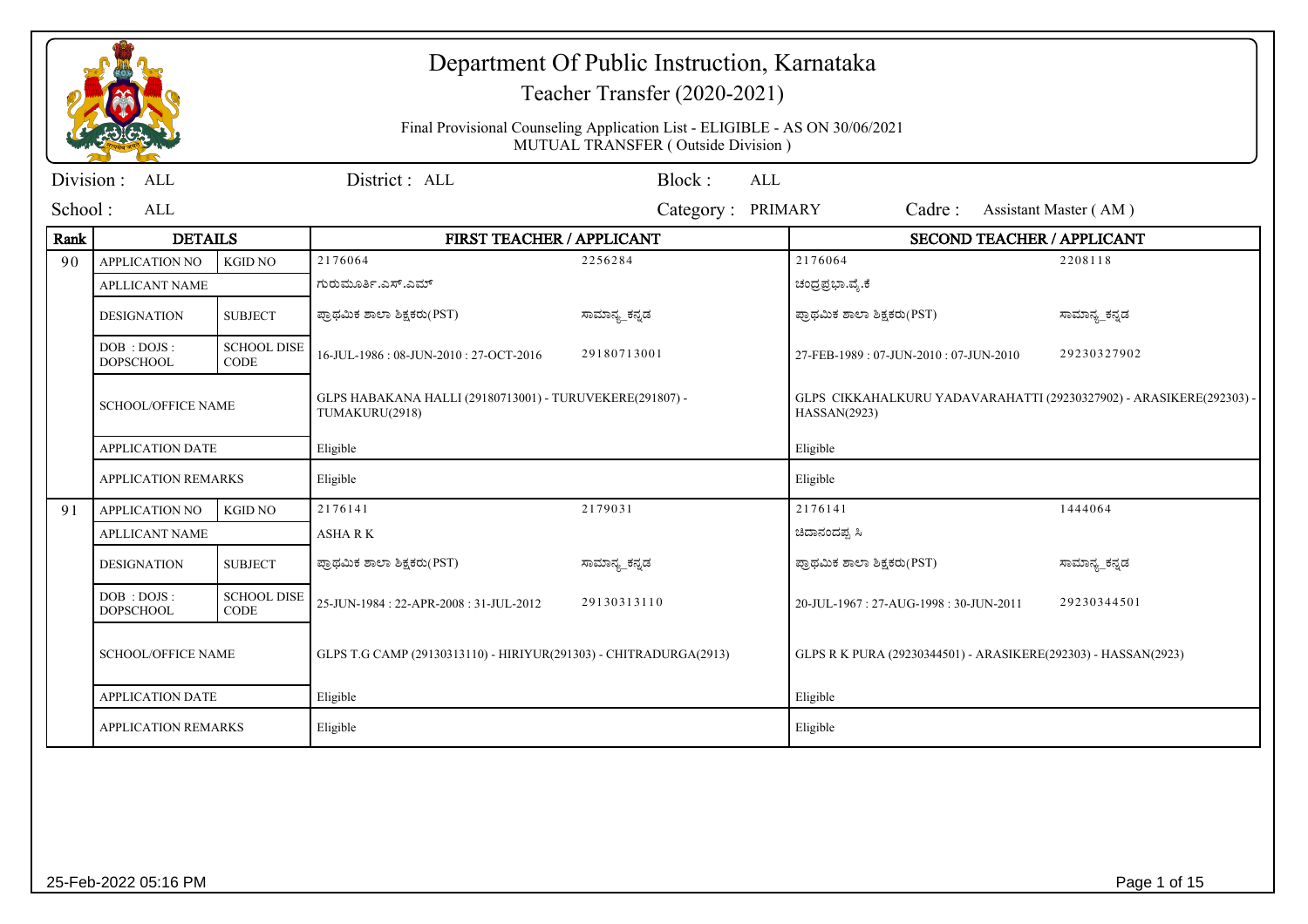|            |                                  |                                   |                                                                                                       | Department Of Public Instruction, Karnataka<br>Teacher Transfer (2020-2021)                                       |                                                                                                  |                       |  |
|------------|----------------------------------|-----------------------------------|-------------------------------------------------------------------------------------------------------|-------------------------------------------------------------------------------------------------------------------|--------------------------------------------------------------------------------------------------|-----------------------|--|
|            |                                  |                                   |                                                                                                       | Final Provisional Counseling Application List - ELIGIBLE - AS ON 30/06/2021<br>MUTUAL TRANSFER (Outside Division) |                                                                                                  |                       |  |
| Division : | <b>ALL</b>                       |                                   | District: ALL                                                                                         | Block:<br>ALL                                                                                                     |                                                                                                  |                       |  |
| School:    | <b>ALL</b>                       |                                   |                                                                                                       | Category: PRIMARY                                                                                                 | Cadre:                                                                                           | Assistant Master (AM) |  |
| Rank       | <b>DETAILS</b>                   |                                   | FIRST TEACHER / APPLICANT                                                                             |                                                                                                                   | <b>SECOND TEACHER / APPLICANT</b>                                                                |                       |  |
| 92         | <b>APPLICATION NO</b>            | <b>KGID NO</b>                    | 2177045                                                                                               | 2118347                                                                                                           | 2177045                                                                                          | 2057422               |  |
|            | <b>APLLICANT NAME</b>            |                                   | ದಿನೇಶ ಡಿ.ಎಸ್                                                                                          |                                                                                                                   | ಲೋಕೇಶ್.ಟಿ                                                                                        |                       |  |
|            | <b>DESIGNATION</b>               | <b>SUBJECT</b>                    | ಪ್ರಾಥಮಿಕ ಶಾಲಾ ಶಿಕ್ಷಕರು(PST)                                                                           | ಹಿಂದಿ                                                                                                             | ಪ್ರಾಥಮಿಕ ಶಾಲಾ ಶಿಕ್ಷಕರು(PST)                                                                      | ಹಿಂದಿ                 |  |
|            | DOB : DOJS :<br><b>DOPSCHOOL</b> | <b>SCHOOL DISE</b><br><b>CODE</b> | 22-NOV-1986: 04-JUN-2008: 04-JUN-2008                                                                 | 29060812201                                                                                                       | 15-JUN-1980: 08-MAR-2007: 08-MAR-2007                                                            | 29170703105           |  |
|            | <b>SCHOOL/OFFICE NAME</b>        |                                   | GOVT.HIGHER PRIMARY SCHOOL UDBAL U_Upgraded_RMSA (29060812201) -<br>SINDHANUR(290608) - RAICHUR(2906) |                                                                                                                   | GHPS, JAVALI (29170703105) - MOODIGERE(291707) - CHIKKAMANGALURU(2917)                           |                       |  |
|            | <b>APPLICATION DATE</b>          |                                   | Eligible                                                                                              |                                                                                                                   | Eligible                                                                                         |                       |  |
|            | <b>APPLICATION REMARKS</b>       |                                   | Eligible                                                                                              |                                                                                                                   | Eligible                                                                                         |                       |  |
| 93         | <b>APPLICATION NO</b>            | <b>KGID NO</b>                    | 2177392                                                                                               | 2285047                                                                                                           | 2177392                                                                                          | 1443925               |  |
|            | <b>APLLICANT NAME</b>            |                                   | ಚಂದ್ರಕಲಾ                                                                                              |                                                                                                                   | ರಂಗನಾಥ ಜಿ ಜಿ                                                                                     |                       |  |
|            | <b>DESIGNATION</b>               | <b>SUBJECT</b>                    | ಪ್ರಾಥಮಿಕ ಶಾಲಾ ಶಿಕ್ಷಕರು(PST)                                                                           | ಕನ್ನಡ                                                                                                             | ಪ್ರಾಥಮಿಕ ಶಾಲಾ ಶಿಕ್ಷಕರು(PST)                                                                      | ಸಾಮಾನ್ಯ_ಕನ್ನಡ         |  |
|            | DOB: DOJS:<br><b>DOPSCHOOL</b>   | <b>SCHOOL DISE</b><br>CODE        | 20-JUL-1981: 31-MAR-2008: 31-MAR-2008                                                                 | 29330820501                                                                                                       | 22-DEC-1966: 28-AUG-1998: 27-JAN-2005                                                            | 29230515301           |  |
|            | <b>SCHOOL/OFFICE NAME</b>        |                                   | GOVERNMENT LOWER PRIMARY SCHOOL TIPNATGI (29330820501) -<br>SHORAPUR(293308) - YADAGIRI(2933)         |                                                                                                                   | GOVT.LOWER PRIMARY SCHOOL G. RANGAPURA (29230515301) -<br>CHANNARAYAPATNA(292305) - HASSAN(2923) |                       |  |
|            | <b>APPLICATION DATE</b>          |                                   | Eligible                                                                                              |                                                                                                                   | Eligible                                                                                         |                       |  |
|            | <b>APPLICATION REMARKS</b>       |                                   | Eligible                                                                                              |                                                                                                                   | Eligible                                                                                         |                       |  |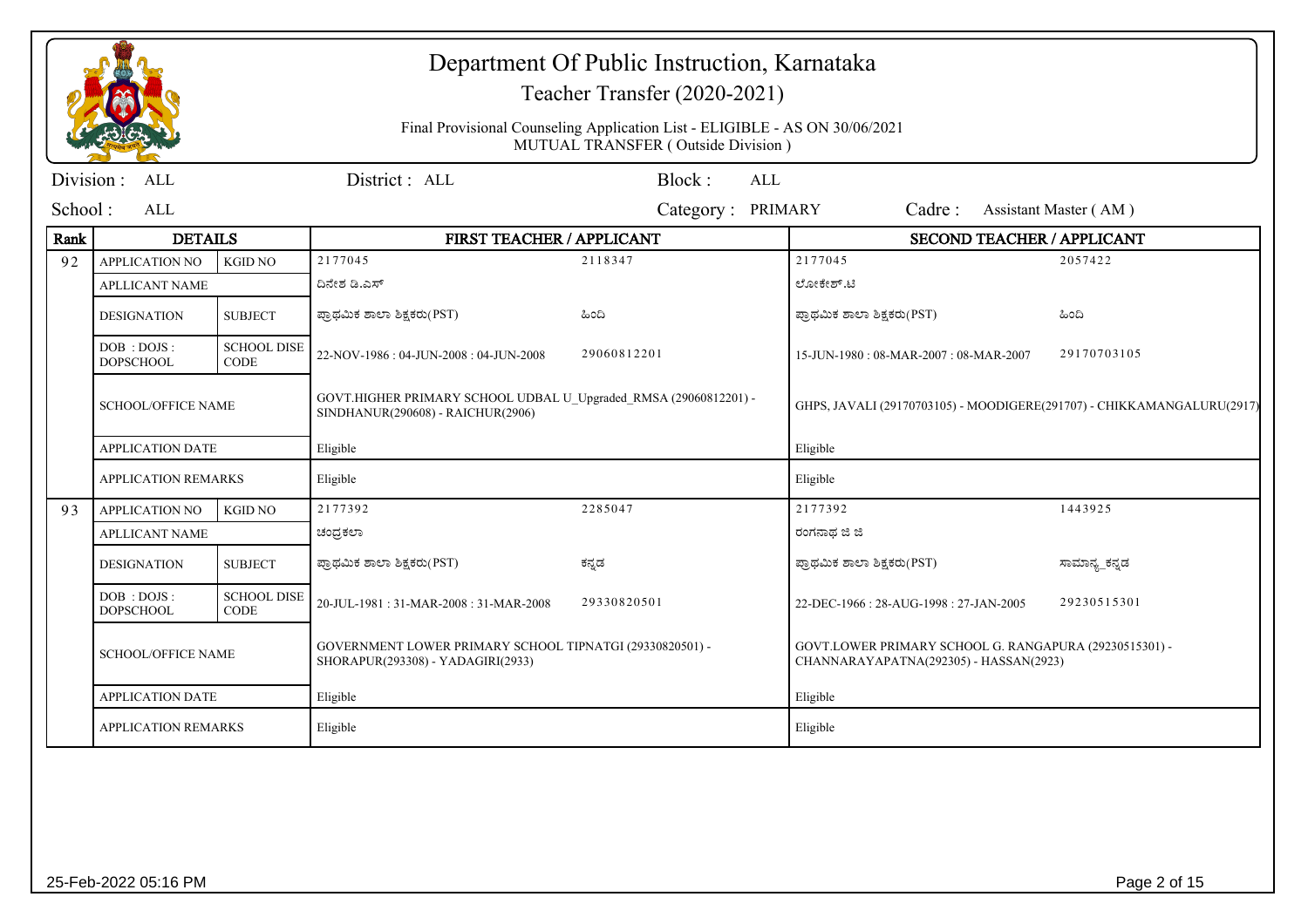|           |                                  |                                   | Department Of Public Instruction, Karnataka<br>Teacher Transfer (2020-2021)           |                                                                                                                   |                                                                                 |                       |  |
|-----------|----------------------------------|-----------------------------------|---------------------------------------------------------------------------------------|-------------------------------------------------------------------------------------------------------------------|---------------------------------------------------------------------------------|-----------------------|--|
|           |                                  |                                   |                                                                                       | Final Provisional Counseling Application List - ELIGIBLE - AS ON 30/06/2021<br>MUTUAL TRANSFER (Outside Division) |                                                                                 |                       |  |
| Division: | ALL                              |                                   | District: ALL                                                                         | Block:<br><b>ALL</b>                                                                                              |                                                                                 |                       |  |
| School:   | ALL                              |                                   |                                                                                       | Category: PRIMARY                                                                                                 | Cadre:                                                                          | Assistant Master (AM) |  |
| Rank      | <b>DETAILS</b>                   |                                   | FIRST TEACHER / APPLICANT                                                             |                                                                                                                   | SECOND TEACHER / APPLICANT                                                      |                       |  |
| 94        | <b>APPLICATION NO</b>            | <b>KGID NO</b>                    | 2177482                                                                               | 2117913                                                                                                           | 2177482                                                                         | 1703117               |  |
|           | <b>APLLICANT NAME</b>            |                                   | ಸೋಮಶೇಖರ ಎನ್.ಆರ್                                                                       |                                                                                                                   | ಲೋಕೇಶಪ್ರ ಓ                                                                      |                       |  |
|           | <b>DESIGNATION</b>               | <b>SUBJECT</b>                    | ಪ್ರಾಥಮಿಕ ಶಾಲಾ ಶಿಕ್ಷಕರು(PST)                                                           | ಕನ್ನಡ                                                                                                             | ಪ್ರಾಥಮಿಕ ಶಾಲಾ ಶಿಕ್ಷಕರು(PST)                                                     | ಸಾಮಾನ್ಯ_ಕನ್ನಡ         |  |
|           | DOB: DOJS:<br><b>DOPSCHOOL</b>   | <b>SCHOOL DISE</b><br><b>CODE</b> | 31-JAN-1987: 14-JUN-2008: 14-JUN-2008                                                 | 29060616501                                                                                                       | 14-JUN-1970: 20-AUG-1998: 29-JUN-2003                                           | 29130203801           |  |
|           | <b>SCHOOL/OFFICE NAME</b>        |                                   | GOVT.HIGHER PRIMARY SCHOOL KADADINNI (29060616501) - MANVI(290606) -<br>RAICHUR(2906) |                                                                                                                   | GHPS NALAGETHANAHATTY (29130203801) - CHALLAKERE(291302) -<br>CHITRADURGA(2913) |                       |  |
|           | <b>APPLICATION DATE</b>          |                                   | Eligible                                                                              |                                                                                                                   | Eligible                                                                        |                       |  |
|           | <b>APPLICATION REMARKS</b>       |                                   | Eligible                                                                              |                                                                                                                   | Eligible                                                                        |                       |  |
| 96        | <b>APPLICATION NO</b>            | <b>KGID NO</b>                    | 2177821                                                                               | 2411910                                                                                                           | 2177821                                                                         | 2303167               |  |
|           | <b>APLLICANT NAME</b>            |                                   | ಮಮತ ಹೆಚ್. ಪಿ.                                                                         |                                                                                                                   | ದೇವಕ್ಕಿ ನಂದಿನಿ                                                                  |                       |  |
|           | <b>DESIGNATION</b>               | <b>SUBJECT</b>                    | ಪ್ರಾಥಮಿಕ ಶಾಲಾ ಶಿಕ್ಷಕರು(PST)                                                           | ಸಾಮಾನ್ಯ_ಕನ್ನಡ                                                                                                     | ಪ್ರಾಥಮಿಕ ಶಾಲಾ ಶಿಕ್ಷಕರು(PST)                                                     | ಕನ್ನಡ                 |  |
|           | DOB : DOJS :<br><b>DOPSCHOOL</b> | <b>SCHOOL DISE</b><br><b>CODE</b> | 21-JUL-1970: 01-DEC-2003: 01-DEC-2003                                                 | 29130117101                                                                                                       | 09-JUN-1985: 28-JUN-2007: 28-JUN-2007                                           | 29120106001           |  |
|           | <b>SCHOOL/OFFICE NAME</b>        |                                   | GHPS CHANNAIAHNAHATTI (29130117101) - CHITRADURGA(291301) -<br>CHITRADURGA(2913)      |                                                                                                                   | GHPS LAKSHMIPURA (29120106001) - BELLARY WEST(291201) - BALLARI(2912)           |                       |  |
|           | <b>APPLICATION DATE</b>          |                                   | Eligible                                                                              |                                                                                                                   | Eligible                                                                        |                       |  |
|           | <b>APPLICATION REMARKS</b>       |                                   | Eligible                                                                              |                                                                                                                   | Eligible                                                                        |                       |  |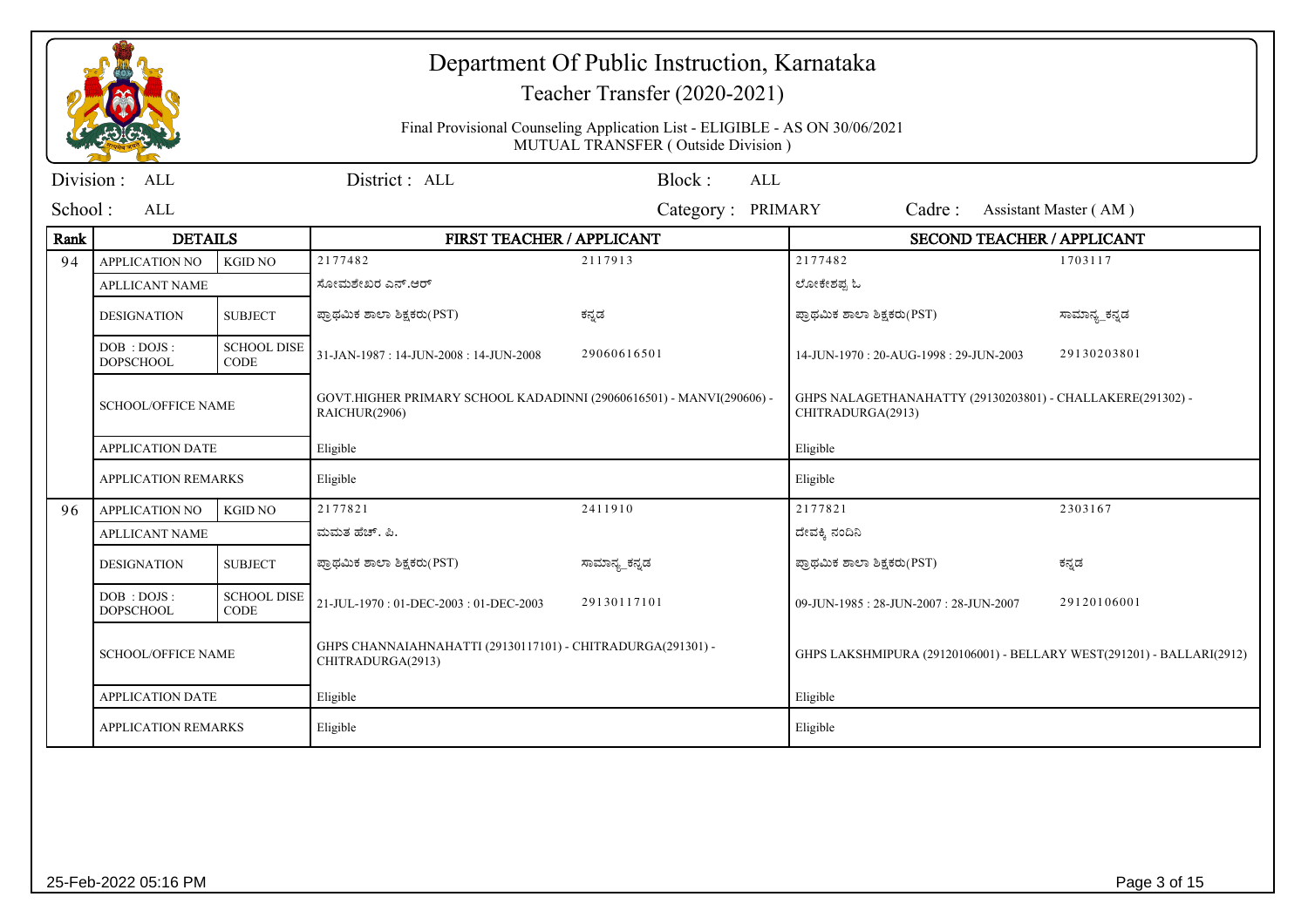|           |                                  |                                   |                                                                                           | Department Of Public Instruction, Karnataka<br>Teacher Transfer (2020-2021)                                       |                                                                                                            |                       |  |
|-----------|----------------------------------|-----------------------------------|-------------------------------------------------------------------------------------------|-------------------------------------------------------------------------------------------------------------------|------------------------------------------------------------------------------------------------------------|-----------------------|--|
|           |                                  |                                   |                                                                                           | Final Provisional Counseling Application List - ELIGIBLE - AS ON 30/06/2021<br>MUTUAL TRANSFER (Outside Division) |                                                                                                            |                       |  |
| Division: | <b>ALL</b>                       |                                   | District: ALL                                                                             | Block:<br><b>ALL</b>                                                                                              |                                                                                                            |                       |  |
| School:   | <b>ALL</b>                       |                                   |                                                                                           | Category: PRIMARY                                                                                                 | Cadre:                                                                                                     | Assistant Master (AM) |  |
| Rank      | <b>DETAILS</b>                   |                                   | FIRST TEACHER / APPLICANT                                                                 |                                                                                                                   | SECOND TEACHER / APPLICANT                                                                                 |                       |  |
| 97        | <b>APPLICATION NO</b>            | <b>KGID NO</b>                    | 2178848                                                                                   | 1443964                                                                                                           | 2178848                                                                                                    | 2491612               |  |
|           | <b>APLLICANT NAME</b>            |                                   | ಮಲ್ಲಿ ಕಾರ್ಜುನ ಕೆ.ಎಸ್                                                                      |                                                                                                                   | ಸೌಮ್ಯ ಎಚ್ ಆರ್                                                                                              |                       |  |
|           | <b>DESIGNATION</b>               | <b>SUBJECT</b>                    | ಪ್ರಾಥಮಿಕ ಶಾಲಾ ಶಿಕ್ಷಕರು(PST)                                                               | ಸಾಮಾನ್ಯ_ಕನ್ನಡ                                                                                                     | ಪ್ರಾಥಮಿಕ ಶಾಲಾ ಶಿಕ್ಷಕರು(PST)                                                                                | ಸಾಮಾನ್ಯ_ಕನ್ನಡ         |  |
|           | DOB: DOJS:<br><b>DOPSCHOOL</b>   | <b>SCHOOL DISE</b><br><b>CODE</b> | 24-AUG-1966: 26-AUG-1998: 15-AUG-2016                                                     | 29230615601                                                                                                       | 04-MAY-1988: 07-JUL-2010: 07-JUL-2010                                                                      | 29300109316           |  |
|           | <b>SCHOOL/OFFICE NAME</b>        |                                   | GHPS BANUKUPPE (TGT) (29230615601) - HOLENARASIPURA(292306) -<br>HASSAN(2923)             |                                                                                                                   | Govt Kannada Lower Primary School KUMBARAGUTTI (29300109316) -<br>ATHANI(293001) - BELAGAVI CHIKKODI(2930) |                       |  |
|           | <b>APPLICATION DATE</b>          |                                   | Eligible                                                                                  |                                                                                                                   | Eligible                                                                                                   |                       |  |
|           | <b>APPLICATION REMARKS</b>       |                                   | Eligible                                                                                  |                                                                                                                   | Eligible                                                                                                   |                       |  |
| 98        | <b>APPLICATION NO</b>            | <b>KGID NO</b>                    | 2179100                                                                                   | 2116731                                                                                                           | 2179100                                                                                                    | 1950227               |  |
|           | <b>APLLICANT NAME</b>            |                                   | ಪ್ರಕಾಶ ವಿ ಬಿ                                                                              |                                                                                                                   | ಕಲ್ಲೇಶಪ್ಪ ವೈ                                                                                               |                       |  |
|           | <b>DESIGNATION</b>               | <b>SUBJECT</b>                    | ಪ್ರಾಥಮಿಕ ಶಾಲಾ ಶಿಕ್ಷಕರು(PST)                                                               | ಇಂಗ್ಲೀಷ್                                                                                                          | ಪ್ರಾಥಮಿಕ ಶಾಲಾ ಶಿಕ್ಷಕರು(PST)                                                                                | ಇಂಗ್ಲೀಷ್              |  |
|           | DOB : DOJS :<br><b>DOPSCHOOL</b> | <b>SCHOOL DISE</b><br><b>CODE</b> | $01-MAY-1984:30-MAY-2008:30-MAY-2008$                                                     | 29060811801                                                                                                       | 17-JUL-1978: 01-AUG-2002: 09-JUN-2011                                                                      | 29140303501           |  |
|           | <b>SCHOOL/OFFICE NAME</b>        |                                   | GOVT.HIGHER PRIMARY SCHOOL THIMMAPUR (29060811801) -<br>SINDHANUR(290608) - RAICHUR(2906) |                                                                                                                   | GHPS - GOPANAALU (29140303501) - DAVANAGERE(S)(291403) -<br>DAVANAGERE(2914)                               |                       |  |
|           | <b>APPLICATION DATE</b>          |                                   | Eligible                                                                                  |                                                                                                                   | Eligible                                                                                                   |                       |  |
|           | <b>APPLICATION REMARKS</b>       |                                   | Eligible                                                                                  |                                                                                                                   | Eligible                                                                                                   |                       |  |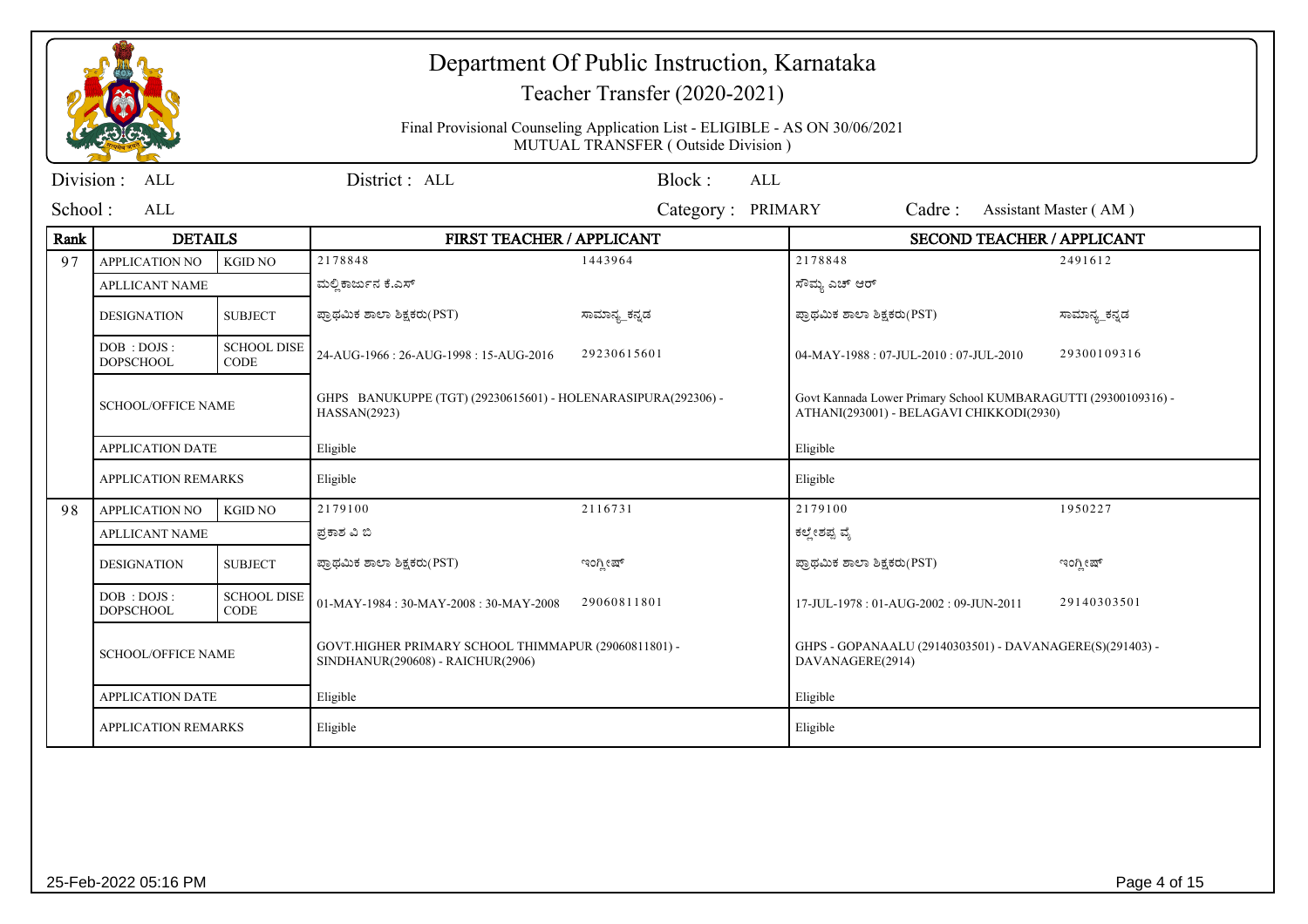|           |                                |                                   |                                                                                                 | Department Of Public Instruction, Karnataka<br>Teacher Transfer (2020-2021)                                       |                                                                                           |                       |  |
|-----------|--------------------------------|-----------------------------------|-------------------------------------------------------------------------------------------------|-------------------------------------------------------------------------------------------------------------------|-------------------------------------------------------------------------------------------|-----------------------|--|
|           |                                |                                   |                                                                                                 | Final Provisional Counseling Application List - ELIGIBLE - AS ON 30/06/2021<br>MUTUAL TRANSFER (Outside Division) |                                                                                           |                       |  |
| Division: | ALL                            |                                   | District: ALL                                                                                   | Block:<br>ALL                                                                                                     |                                                                                           |                       |  |
| School:   | ALL                            |                                   |                                                                                                 | Category: PRIMARY                                                                                                 | Cadre:                                                                                    | Assistant Master (AM) |  |
| Rank      | <b>DETAILS</b>                 |                                   | FIRST TEACHER / APPLICANT                                                                       |                                                                                                                   | <b>SECOND TEACHER / APPLICANT</b>                                                         |                       |  |
| 99        | <b>APPLICATION NO</b>          | <b>KGID NO</b>                    | 2179537                                                                                         | 2119088                                                                                                           | 2179537                                                                                   | 1162343               |  |
|           | <b>APLLICANT NAME</b>          |                                   | ಗೀತಾ ಸಿ.ಬಿ                                                                                      |                                                                                                                   | ಪ್ರೆಗಂಬರ್ ವಾಲಿಕರ್                                                                         |                       |  |
|           | <b>DESIGNATION</b>             | <b>SUBJECT</b>                    | ಪ್ರಾಥಮಿಕ ಶಾಲಾ ಶಿಕ್ಷಕರು(PST)                                                                     | ಕನ್ನಡ                                                                                                             | ಪ್ರಾಥಮಿಕ ಶಾಲಾ ಶಿಕ್ಷಕರು(PST)                                                               | ಕನ್ನಡ                 |  |
|           | DOB: DOJS:<br><b>DOPSCHOOL</b> | <b>SCHOOL DISE</b><br><b>CODE</b> | 17-MAY-1984: 26-JUN-2008: 26-JUN-2008                                                           | 29060109202                                                                                                       | 01-JUN-1968: 05-JUN-1990: 31-AUG-2006                                                     | 29210313301           |  |
|           | <b>SCHOOL/OFFICE NAME</b>      |                                   | GOVT.LOWER PRIMARY SCHOOL KUNIKERDODDI (29060109202) -<br>DEVADURGA(290601) - RAICHUR(2906)     |                                                                                                                   | G LPS HYADALA (29210313301) - DEVANAHALLI(292103) - BENGALURU<br><b>RURAL(2921)</b>       |                       |  |
|           | <b>APPLICATION DATE</b>        |                                   | Eligible                                                                                        |                                                                                                                   | Eligible                                                                                  |                       |  |
|           | <b>APPLICATION REMARKS</b>     |                                   | Eligible                                                                                        |                                                                                                                   | Eligible                                                                                  |                       |  |
| 100       | <b>APPLICATION NO</b>          | <b>KGID NO</b>                    | 2179604                                                                                         | 1900332                                                                                                           | 2179604                                                                                   | 2118659               |  |
|           | <b>APLLICANT NAME</b>          |                                   | ಮಲ್ಲಿ ಕಾರ್ಜುನ                                                                                   |                                                                                                                   | ದೇವಮ್ಮ ಎಮ್                                                                                |                       |  |
|           | <b>DESIGNATION</b>             | <b>SUBJECT</b>                    | ಪ್ರಾಥಮಿಕ ಶಾಲಾ ಶಿಕ್ಷಕರು(PST)                                                                     | ವಿಜ್ಞಾನ_ಕನ್ನಡ                                                                                                     | ಪ್ರಾಥಮಿಕ ಶಾಲಾ ಶಿಕ್ಷಕರು(PST)                                                               | ವಿಜ್ಞಾನ_ಕನ್ನಡ         |  |
|           | DOB: DOJS:<br><b>DOPSCHOOL</b> | <b>SCHOOL DISE</b><br><b>CODE</b> | $01$ -JUN-1967 : $01$ -AUG-2002 : $01$ -AUG-2002                                                | 29260919302                                                                                                       | $01$ -JAN-1983 : 31-MAY-2008 : 31-MAY-2008                                                | 29060111901           |  |
|           | <b>SCHOOL/OFFICE NAME</b>      |                                   | GOVERNMENT HIGHER PRIMARY SCHOOL KARE PURA (29260919302) -<br>NANJANAGUD(292609) - MYSURU(2926) |                                                                                                                   | GOVT.HIGHER PRIMARY SCHOOL MASIDAPUR (29060111901) -<br>DEVADURGA(290601) - RAICHUR(2906) |                       |  |
|           | <b>APPLICATION DATE</b>        |                                   | Eligible                                                                                        |                                                                                                                   | Eligible                                                                                  |                       |  |
|           | <b>APPLICATION REMARKS</b>     |                                   | Eligible                                                                                        |                                                                                                                   | Eligible                                                                                  |                       |  |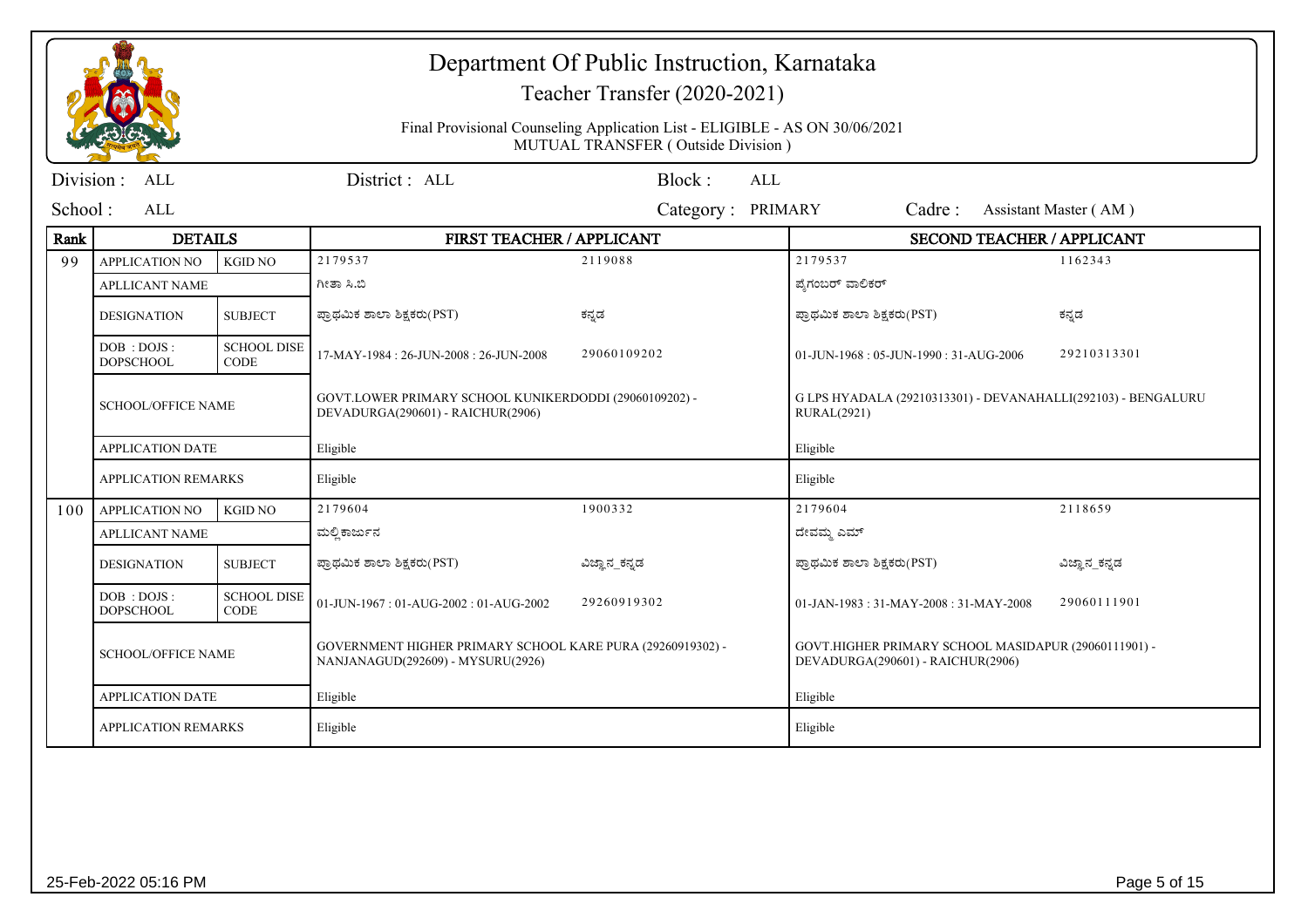|            |                                  |                                   |                                                                                                                                       | Department Of Public Instruction, Karnataka<br>Teacher Transfer (2020-2021)                                       |                                                                                         |                       |
|------------|----------------------------------|-----------------------------------|---------------------------------------------------------------------------------------------------------------------------------------|-------------------------------------------------------------------------------------------------------------------|-----------------------------------------------------------------------------------------|-----------------------|
|            |                                  |                                   |                                                                                                                                       | Final Provisional Counseling Application List - ELIGIBLE - AS ON 30/06/2021<br>MUTUAL TRANSFER (Outside Division) |                                                                                         |                       |
| Division : | <b>ALL</b>                       |                                   | District: ALL                                                                                                                         | Block:<br><b>ALL</b>                                                                                              |                                                                                         |                       |
| School:    | <b>ALL</b>                       |                                   |                                                                                                                                       | Category: PRIMARY                                                                                                 | Cadre:                                                                                  | Assistant Master (AM) |
| Rank       | <b>DETAILS</b>                   |                                   | FIRST TEACHER / APPLICANT                                                                                                             |                                                                                                                   | SECOND TEACHER / APPLICANT                                                              |                       |
| 101        | <b>APPLICATION NO</b>            | <b>KGID NO</b>                    | 2179695                                                                                                                               | 2412278                                                                                                           | 2179695                                                                                 | 2530767               |
|            | <b>APLLICANT NAME</b>            |                                   | ಜೆ.ಕೆ.ಚಂದ್ರಶೇಖರನಾಯ್ತ                                                                                                                  |                                                                                                                   | ನವ್ಯ ಎಲ್ ಗೌಡರ್                                                                          |                       |
|            | <b>DESIGNATION</b>               | <b>SUBJECT</b>                    | ಪ್ರಾಥಮಿಕ ಶಾಲಾ ಶಿಕ್ಷಕರು(PST)                                                                                                           | ಸಾಮಾನ್ಯ ಕನ್ನಡ                                                                                                     | ಪ್ರಾಥಮಿಕ ಶಾಲಾ ಶಿಕ್ಷಕರು(PST)                                                             | ಕನ್ನಡ                 |
|            | DOB : DOJS :<br><b>DOPSCHOOL</b> | <b>SCHOOL DISE</b><br><b>CODE</b> | 01-JUL-1976: 04-NOV-1999: 08-JUL-2002                                                                                                 | 29130205501                                                                                                       | 30-MAY-1989: 01-JUL-2010: 01-JUL-2010                                                   | 29060702901           |
|            | <b>SCHOOL/OFFICE NAME</b>        |                                   | GHPS BEDAREDDYHALLY (29130205501) - CHALLAKERE(291302) -<br>CHITRADURGA(2913)                                                         |                                                                                                                   | GOVT.HIGHER PRIMARY SCHOOL DUGANOORU (29060702901) -<br>RAICHUR(290607) - RAICHUR(2906) |                       |
|            | <b>APPLICATION DATE</b>          |                                   | Eligible                                                                                                                              |                                                                                                                   | Eligible                                                                                |                       |
|            | <b>APPLICATION REMARKS</b>       |                                   | Eligible                                                                                                                              |                                                                                                                   | Eligible                                                                                |                       |
| 102        | <b>APPLICATION NO</b>            | <b>KGID NO</b>                    | 2179861                                                                                                                               | 1079552                                                                                                           | 2179861                                                                                 | 2442477               |
|            | <b>APLLICANT NAME</b>            |                                   | ಸುಬ್ರಮಣ್ಯ ಎ.ಎಸ್.                                                                                                                      |                                                                                                                   | ನವೀನಕುಮಾರ ಎಚ್.ಕೆ                                                                        |                       |
|            | <b>DESIGNATION</b>               | <b>SUBJECT</b>                    | ಪ್ರಾಥಮಿಕ ಶಾಲಾ ಶಿಕ್ಷಕರು(PST)                                                                                                           | ಕನ್ನಡ                                                                                                             | ಪ್ರಾಥಮಿಕ ಶಾಲಾ ಶಿಕ್ಷಕರು(PST)                                                             | ಕನ್ನಡ                 |
|            | DOB: DOJS:<br><b>DOPSCHOOL</b>   | <b>SCHOOL DISE</b><br><b>CODE</b> | 25-MAY-1967: 01-SEP-1990: 19-MAY-2017                                                                                                 | 29170509203                                                                                                       | 17-JUN-1988: 04-JUN-2010: 04-JUN-2010                                                   | 29070400101           |
|            | <b>SCHOOL/OFFICE NAME</b>        |                                   | GLPS K M K NAGAR (29170509203) - KADUR(291705) - CHIKKAMANGALURU(2917) GLPS ADAVIBHAVI (29070400101) - KUSTAGI(290704) - KOPPAL(2907) |                                                                                                                   |                                                                                         |                       |
|            | <b>APPLICATION DATE</b>          |                                   | Eligible                                                                                                                              |                                                                                                                   | Eligible                                                                                |                       |
|            | <b>APPLICATION REMARKS</b>       |                                   | Eligible                                                                                                                              |                                                                                                                   | Eligible                                                                                |                       |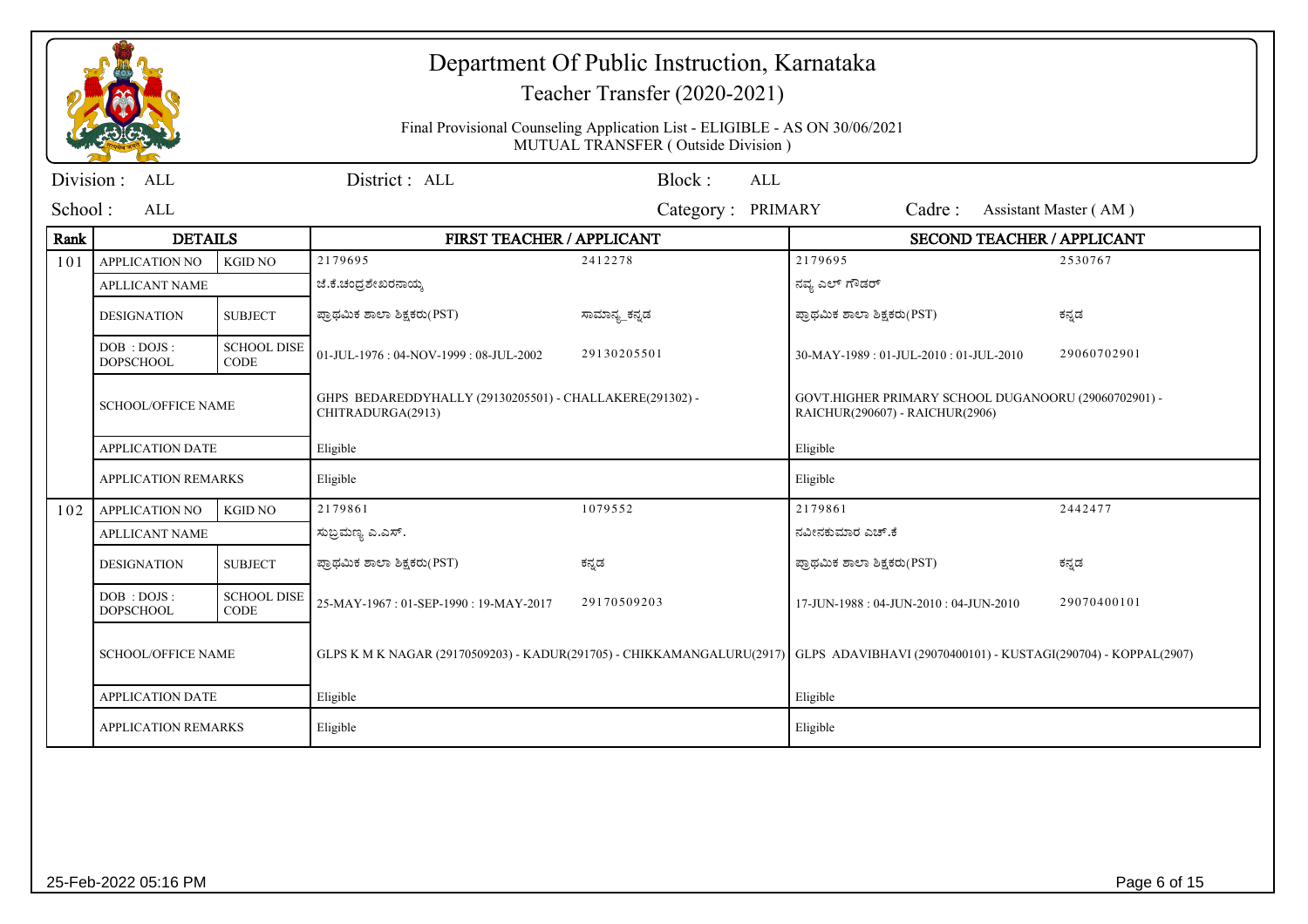|            |                                  |                                   |                                                                                               | Department Of Public Instruction, Karnataka<br>Teacher Transfer (2020-2021)                                       |                                                                                                            |                       |
|------------|----------------------------------|-----------------------------------|-----------------------------------------------------------------------------------------------|-------------------------------------------------------------------------------------------------------------------|------------------------------------------------------------------------------------------------------------|-----------------------|
|            |                                  |                                   |                                                                                               | Final Provisional Counseling Application List - ELIGIBLE - AS ON 30/06/2021<br>MUTUAL TRANSFER (Outside Division) |                                                                                                            |                       |
| Division : | ALL                              |                                   | District: ALL                                                                                 | Block:<br>AI.                                                                                                     |                                                                                                            |                       |
| School:    | AI.                              |                                   |                                                                                               | Category: PRIMARY                                                                                                 | Cadre:                                                                                                     | Assistant Master (AM) |
| Rank       | <b>DETAILS</b>                   |                                   | FIRST TEACHER / APPLICANT                                                                     |                                                                                                                   | SECOND TEACHER / APPLICANT                                                                                 |                       |
| 103        | <b>APPLICATION NO</b>            | <b>KGID NO</b>                    | 2179908                                                                                       | 2118380                                                                                                           | 2179908                                                                                                    | 1487629               |
|            | <b>APLLICANT NAME</b>            |                                   | ಮುನಿಸ್ವಾಮಿ .ವಿ                                                                                |                                                                                                                   | ವಿ.ಶ್ರೀನಿವಾಸಪ್ಪ                                                                                            |                       |
|            | <b>DESIGNATION</b>               | <b>SUBJECT</b>                    | ಪ್ರಾಥಮಿಕ ಶಾಲಾ ಶಿಕ್ಷಕರು(PST)                                                                   | ಕನ್ನಡ                                                                                                             | ಪ್ರಾಥಮಿಕ ಶಾಲಾ ಶಿಕ್ಷಕರು(PST)                                                                                | ಸಾಮಾನ್ಯ_ಕನ್ನಡ         |
|            | DOB : DOJS :<br><b>DOPSCHOOL</b> | <b>SCHOOL DISE</b><br><b>CODE</b> | 05-JUN-1985: 07-JUL-2008: 07-JUL-2008                                                         | 29060116002                                                                                                       | 08-JUN-1972: 10-JAN-1997: 03-MAY-2015                                                                      | 29290123105           |
|            | <b>SCHOOL/OFFICE NAME</b>        |                                   | GOVT.LOWER PRIMARY SCHOOL DALAVAYI DODDI (29060116002) -<br>DEVADURGA(290601) - RAICHUR(2906) |                                                                                                                   | GOVERNMENT URDU MODEL HEGHER SCHOOL BAGEPALLY (29290123105) -<br>BAGEPALLY(292901) - CHIKKABALLAPURA(2929) |                       |
|            | <b>APPLICATION DATE</b>          |                                   | Eligible                                                                                      |                                                                                                                   | Eligible                                                                                                   |                       |
|            | <b>APPLICATION REMARKS</b>       |                                   | Eligible                                                                                      |                                                                                                                   | Eligible                                                                                                   |                       |
| 104        | <b>APPLICATION NO</b>            | <b>KGID NO</b>                    | 2179954                                                                                       | 1429896                                                                                                           | 2179954                                                                                                    | 2117409               |
|            | <b>APLLICANT NAME</b>            |                                   | ಸೋಮಣ್ಣ ಅವಜಿ                                                                                   |                                                                                                                   | ಉಮಾದೇವಿ ಪಿ                                                                                                 |                       |
|            | <b>DESIGNATION</b>               | <b>SUBJECT</b>                    | ಪ್ರಾಥಮಿಕ ಶಾಲಾ ಶಿಕ್ಷಕರು(PST)                                                                   | ಸಾಮಾನ್ಯ_ಕನ್ನಡ                                                                                                     | ಪ್ರಾಥಮಿಕ ಶಾಲಾ ಶಿಕ್ಷಕರು(PST)                                                                                | ಕನ್ನಡ                 |
|            | DOB: DOJS:<br><b>DOPSCHOOL</b>   | <b>SCHOOL DISE</b><br><b>CODE</b> | 20-JAN-1968: 02-JUN-1997: 14-JUL-2014                                                         | 29320710101                                                                                                       | 20-JUN-1986: 13-JUN-2008: 13-JUN-2008                                                                      | 29060101601           |
|            | <b>SCHOOL/OFFICE NAME</b>        |                                   | GHPS GARAKAHALLI (29320710101) - CHANNAPATNA(293207) -<br>RAMANAGARA(2932)                    |                                                                                                                   | GOVT.HIGHER PRIMARY SCHOOL BASSAPUR (29060101601) -<br>DEVADURGA(290601) - RAICHUR(2906)                   |                       |
|            | <b>APPLICATION DATE</b>          |                                   | Eligible                                                                                      |                                                                                                                   | Eligible                                                                                                   |                       |
|            | <b>APPLICATION REMARKS</b>       |                                   | Eligible                                                                                      |                                                                                                                   | Eligible                                                                                                   |                       |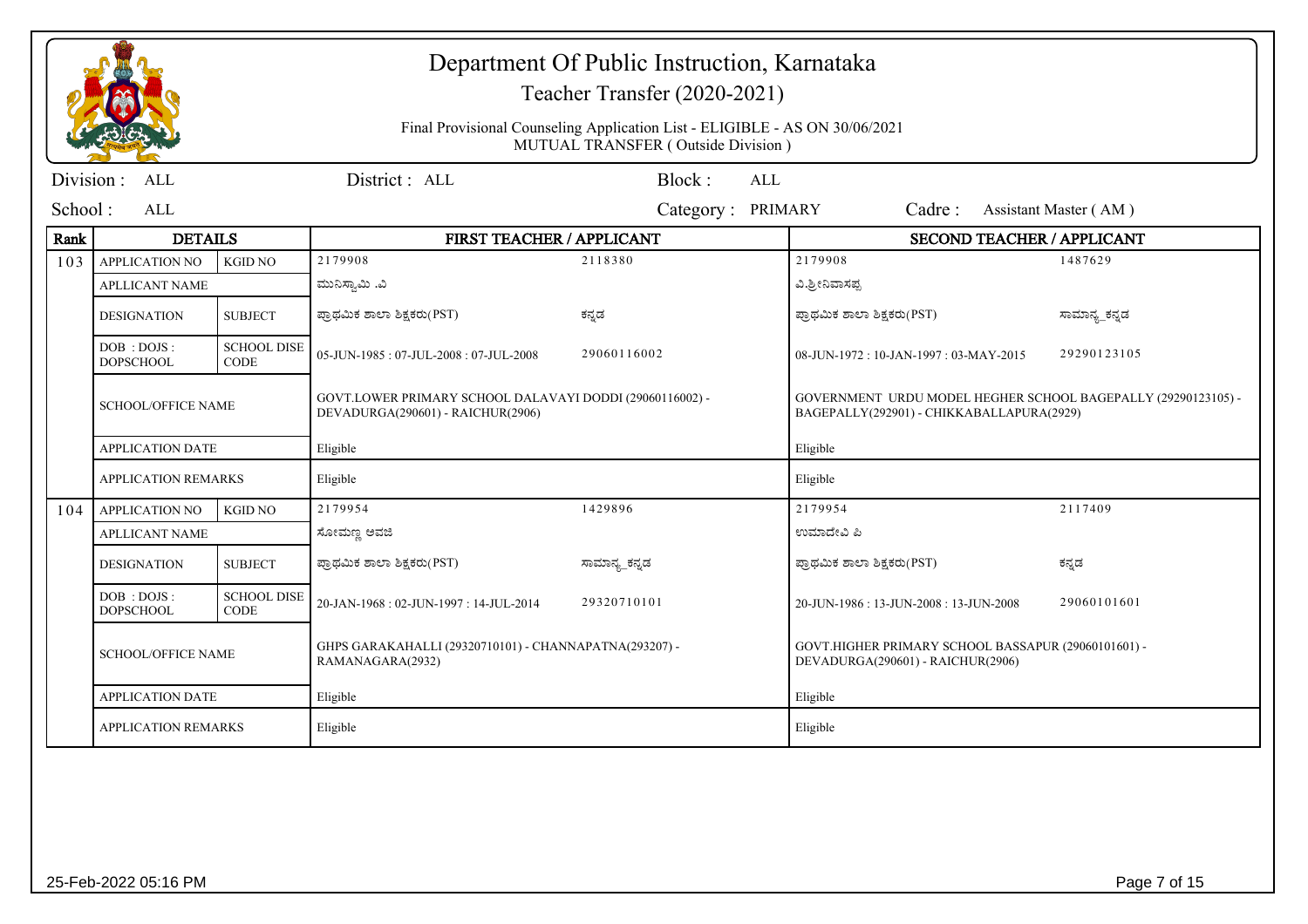|           |                                  |                                   |                                                                                          | Department Of Public Instruction, Karnataka<br>Teacher Transfer (2020-2021)<br>Final Provisional Counseling Application List - ELIGIBLE - AS ON 30/06/2021 |                                                                            |                       |  |  |
|-----------|----------------------------------|-----------------------------------|------------------------------------------------------------------------------------------|------------------------------------------------------------------------------------------------------------------------------------------------------------|----------------------------------------------------------------------------|-----------------------|--|--|
|           |                                  |                                   |                                                                                          | MUTUAL TRANSFER (Outside Division)                                                                                                                         |                                                                            |                       |  |  |
| Division: | <b>ALL</b>                       |                                   | District: ALL                                                                            | Block:<br><b>ALL</b>                                                                                                                                       |                                                                            |                       |  |  |
| School:   | <b>ALL</b>                       |                                   |                                                                                          | Category: PRIMARY                                                                                                                                          | Cadre:                                                                     | Assistant Master (AM) |  |  |
| Rank      | <b>DETAILS</b>                   |                                   | FIRST TEACHER / APPLICANT                                                                |                                                                                                                                                            | <b>SECOND TEACHER / APPLICANT</b>                                          |                       |  |  |
| 105       | <b>APPLICATION NO</b>            | <b>KGID NO</b>                    | 2180132                                                                                  | 2531409                                                                                                                                                    | 2180132                                                                    | 1442991               |  |  |
|           | <b>APLLICANT NAME</b>            |                                   | ಲತಾ.ಎನ್                                                                                  |                                                                                                                                                            | ನೀಲಶೇಟ್ಟಿ ಎಂ.                                                              |                       |  |  |
|           | <b>DESIGNATION</b>               | <b>SUBJECT</b>                    | ಪ್ರಾಥಮಿಕ ಶಾಲಾ ಶಿಕ್ಷಕರು(PST)                                                              | ಸಾಮಾನ್ಯ_ಕನ್ನಡ                                                                                                                                              | ಪ್ರಾಥಮಿಕ ಶಾಲಾ ಶಿಕ್ಷಕರು(PST)                                                | ಸಾಮಾನ್ಯ_ಕನ್ನಡ         |  |  |
|           | DOB : DOJS :<br><b>DOPSCHOOL</b> | <b>SCHOOL DISE</b><br><b>CODE</b> | 10-NOV-1987: 09-JUN-2010: 09-JUN-2010                                                    | 29060116201                                                                                                                                                | 04-AUG-1968: 24-AUG-1998: 01-SEP-2015                                      | 29230600801           |  |  |
|           | <b>SCHOOL/OFFICE NAME</b>        |                                   | GOVT.HIGHER PRIMARY SCHOOL TEGGIHAL (29060116201) -<br>DEVADURGA(290601) - RAICHUR(2906) |                                                                                                                                                            | GHPS RANGENAHALLY (29230600801) - HOLENARASIPURA(292306) -<br>HASSAN(2923) |                       |  |  |
|           | <b>APPLICATION DATE</b>          |                                   | Eligible                                                                                 |                                                                                                                                                            | Eligible                                                                   |                       |  |  |
|           | <b>APPLICATION REMARKS</b>       |                                   | Eligible                                                                                 |                                                                                                                                                            | Eligible                                                                   |                       |  |  |
| 106       | <b>APPLICATION NO</b>            | <b>KGID NO</b>                    | 2180394                                                                                  | 1246428                                                                                                                                                    | 2180394                                                                    | 2302397               |  |  |
|           | <b>APLLICANT NAME</b>            |                                   | ಕುಮಾರಸ್ವಾಮಿ ಎನ್.ಬಿ.                                                                      |                                                                                                                                                            | ಪುಷ್ಪಲತ .ಬಿ.ಎಮ್                                                            |                       |  |  |
|           | <b>DESIGNATION</b>               | <b>SUBJECT</b>                    | ಪ್ರಾಥಮಿಕ ಶಾಲಾ ಶಿಕ್ಷಕರು(PST)                                                              | ಸಾಮಾನ್ಯ_ಕನ್ನಡ                                                                                                                                              | ಪ್ರಾಥಮಿಕ ಶಾಲಾ ಶಿಕ್ಷಕರು(PST)                                                | ಕನ್ನಡ                 |  |  |
|           | DOB : DOJS :<br><b>DOPSCHOOL</b> | <b>SCHOOL DISE</b><br><b>CODE</b> | 03-APR-1967: 21-JUL-1994: 10-JUN-2008                                                    | 29230328801                                                                                                                                                | 03-MAY-1984: 20-JUL-2007: 06-JUN-2011                                      | 29120905201           |  |  |
|           | <b>SCHOOL/OFFICE NAME</b>        |                                   | LPS GOLLARA HALLY (29230328801) - ARASIKERE(292303) - HASSAN(2923)                       |                                                                                                                                                            | GHPS KAPPAGAL (29120905201) - BELLARY EAST(291209) - BALLARI(2912)         |                       |  |  |
|           | <b>APPLICATION DATE</b>          |                                   | Eligible                                                                                 |                                                                                                                                                            | Eligible                                                                   |                       |  |  |
|           | <b>APPLICATION REMARKS</b>       |                                   | Eligible                                                                                 |                                                                                                                                                            | Eligible                                                                   |                       |  |  |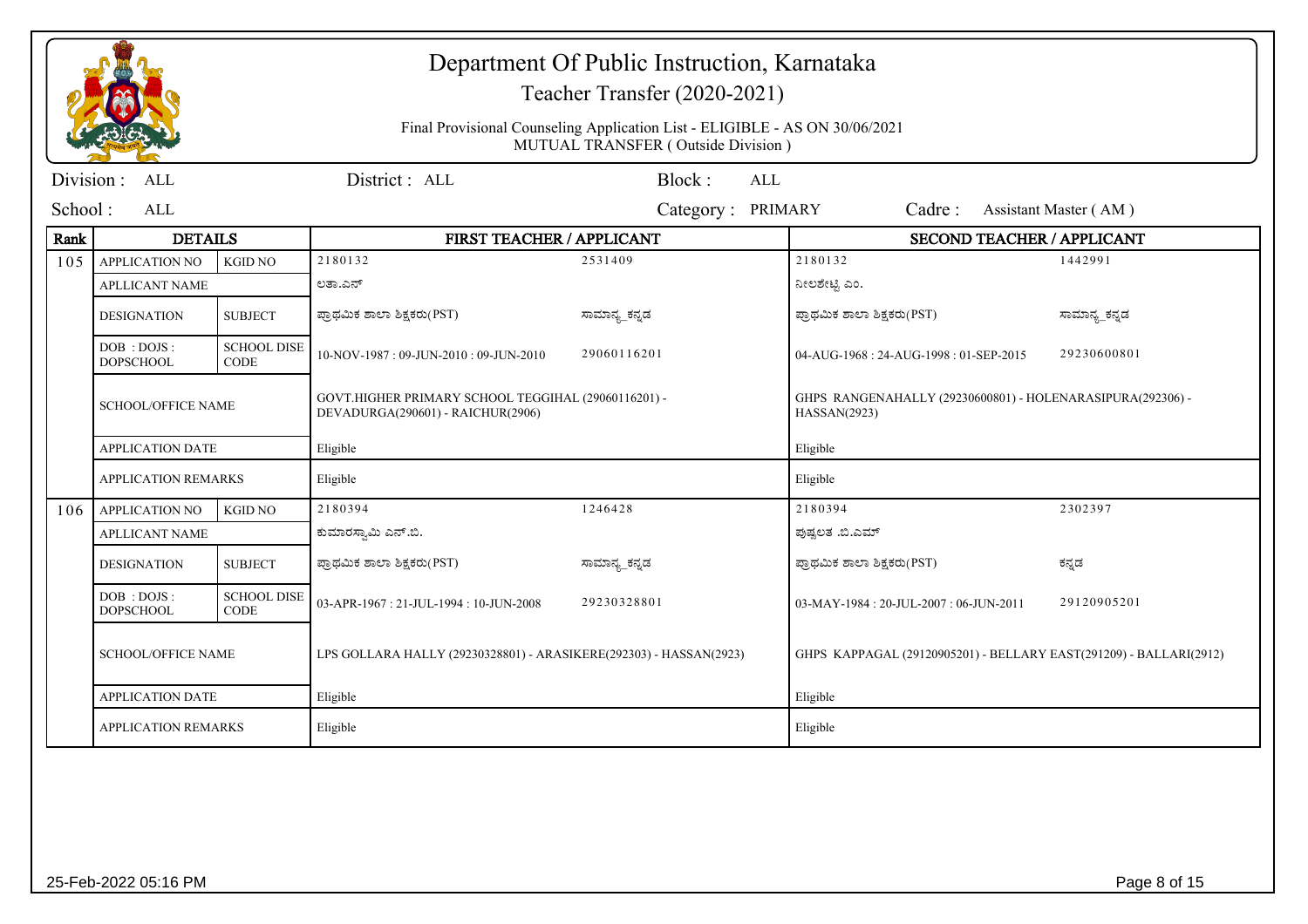|           |                                  |                                   |                                                                                               | Department Of Public Instruction, Karnataka<br>Teacher Transfer (2020-2021)<br>Final Provisional Counseling Application List - ELIGIBLE - AS ON 30/06/2021<br>MUTUAL TRANSFER (Outside Division) |                                                                                     |                       |
|-----------|----------------------------------|-----------------------------------|-----------------------------------------------------------------------------------------------|--------------------------------------------------------------------------------------------------------------------------------------------------------------------------------------------------|-------------------------------------------------------------------------------------|-----------------------|
| Division: | <b>ALL</b>                       |                                   | District: ALL                                                                                 | Block:<br><b>ALL</b>                                                                                                                                                                             |                                                                                     |                       |
| School:   | <b>ALL</b>                       |                                   |                                                                                               | Category: PRIMARY                                                                                                                                                                                | Cadre:                                                                              | Assistant Master (AM) |
| Rank      | <b>DETAILS</b>                   |                                   | FIRST TEACHER / APPLICANT                                                                     |                                                                                                                                                                                                  | <b>SECOND TEACHER / APPLICANT</b>                                                   |                       |
| 107       | <b>APPLICATION NO</b>            | <b>KGID NO</b>                    | 2180452                                                                                       | 2119609                                                                                                                                                                                          | 2180452                                                                             | 1623724               |
|           | <b>APLLICANT NAME</b>            |                                   | ಅನ್ನಪೂರ್ಣಮ್ಮ ಹೆಚ್.ಕೆ                                                                          |                                                                                                                                                                                                  | ನಾಗರಾಜ್ ಹೆಚ್                                                                        |                       |
|           | <b>DESIGNATION</b>               | <b>SUBJECT</b>                    | ಪ್ರಾಥಮಿಕ ಶಾಲಾ ಶಿಕ್ಷಕರು(PST)                                                                   | ಕನ್ನಡ                                                                                                                                                                                            | ಪ್ರಾಥಮಿಕ ಶಾಲಾ ಶಿಕ್ಷಕರು(PST)                                                         | ಕನ್ನಡ                 |
|           | DOB : DOJS :<br><b>DOPSCHOOL</b> | <b>SCHOOL DISE</b><br><b>CODE</b> | 29-MAY-1985: 19-JUN-2008: 19-JUN-2008                                                         | 29060604501                                                                                                                                                                                      | 20-JUN-1970: 29-AUG-1998: 11-JUL-2015                                               | 29310608901           |
|           | <b>SCHOOL/OFFICE NAME</b>        |                                   | GOVT.HIGHER PRIMARY SCHOOL GOLLADINNI (29060604501) - MANVI(290606) -<br>RAICHUR(2906)        |                                                                                                                                                                                                  | GLPS MUDIGERE (29310608901) - SIRA(293106) - TUMAKURU MADHUGIRI(2931)               |                       |
|           | <b>APPLICATION DATE</b>          |                                   | Eligible                                                                                      |                                                                                                                                                                                                  | Eligible                                                                            |                       |
|           | <b>APPLICATION REMARKS</b>       |                                   | Eligible                                                                                      |                                                                                                                                                                                                  | Eligible                                                                            |                       |
| 108       | <b>APPLICATION NO</b>            | <b>KGID NO</b>                    | 2180714                                                                                       | 2116652                                                                                                                                                                                          | 2180714                                                                             | 2169419               |
|           | <b>APLLICANT NAME</b>            |                                   | ಮಹಾದೇವಿ ಅರಟಾಳ                                                                                 |                                                                                                                                                                                                  | ಶಿವಲಿಂಗಪ್ಪ ಭೀಮಶ್ಯ ಭಜಂತ್ರಿ                                                           |                       |
|           | <b>DESIGNATION</b>               | <b>SUBJECT</b>                    | ಪ್ರಾಥಮಿಕ ಶಾಲಾ ಶಿಕ್ಷಕರು(PST)                                                                   | ಕನ್ನಡ                                                                                                                                                                                            | ಪ್ರಾಥಮಿಕ ಶಾಲಾ ಶಿಕ್ಷಕರು(PST)                                                         | ಸಾಮಾನ್ಯ_ಕನ್ನಡ         |
|           | DOB: DOJS:<br><b>DOPSCHOOL</b>   | <b>SCHOOL DISE</b><br><b>CODE</b> | 22-JUL-1981: 21-FEB-2007: 21-FEB-2007                                                         | 29060102302                                                                                                                                                                                      | 12-JUN-1970: 01-DEC-2003: 01-DEC-2003                                               | 29020905908           |
|           | <b>SCHOOL/OFFICE NAME</b>        |                                   | GOVT.LOWER PRIMARY SCHOOL KALAMGERIDODDI (29060102302) -<br>DEVADURGA(290601) - RAICHUR(2906) |                                                                                                                                                                                                  | GOVT HPS JADHAV TOTA SAVALGI (29020905908) - JAMAKHANDI(290209) -<br>BAGALKOT(2902) |                       |
|           | <b>APPLICATION DATE</b>          |                                   | Eligible                                                                                      |                                                                                                                                                                                                  | Eligible                                                                            |                       |
|           | <b>APPLICATION REMARKS</b>       |                                   | Eligible                                                                                      |                                                                                                                                                                                                  | Eligible                                                                            |                       |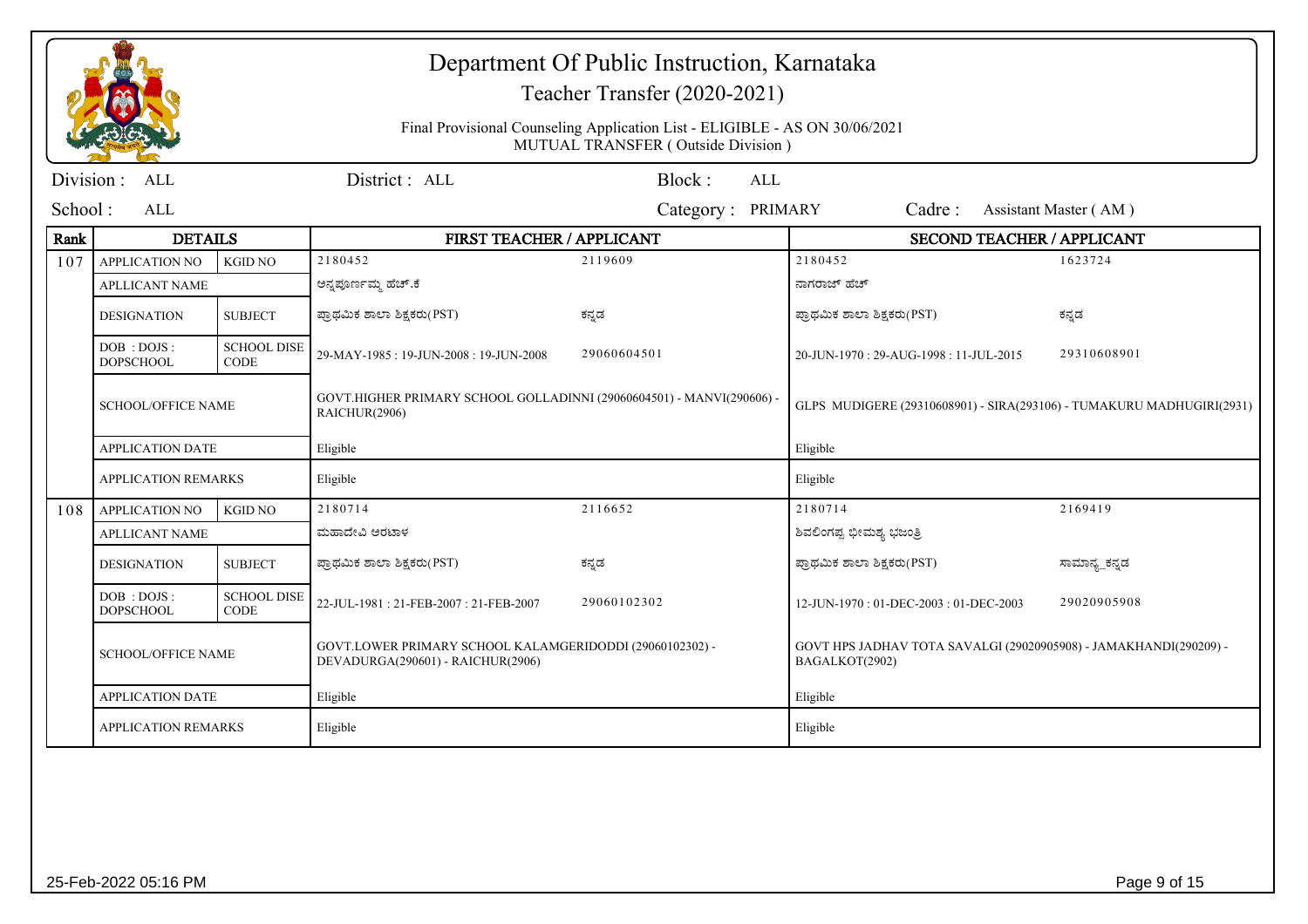|           |                                  |                                   | Department Of Public Instruction, Karnataka<br>Teacher Transfer (2020-2021) |                                                                                                                   |                                                                                            |                       |  |
|-----------|----------------------------------|-----------------------------------|-----------------------------------------------------------------------------|-------------------------------------------------------------------------------------------------------------------|--------------------------------------------------------------------------------------------|-----------------------|--|
|           |                                  |                                   |                                                                             | Final Provisional Counseling Application List - ELIGIBLE - AS ON 30/06/2021<br>MUTUAL TRANSFER (Outside Division) |                                                                                            |                       |  |
| Division: | <b>ALL</b>                       |                                   | District: ALL                                                               | Block:<br>ALL                                                                                                     |                                                                                            |                       |  |
| School:   | ALL                              |                                   |                                                                             | Category: PRIMARY                                                                                                 | Cadre:                                                                                     | Assistant Master (AM) |  |
| Rank      | <b>DETAILS</b>                   |                                   | FIRST TEACHER / APPLICANT                                                   |                                                                                                                   | <b>SECOND TEACHER / APPLICANT</b>                                                          |                       |  |
| 109       | <b>APPLICATION NO</b>            | <b>KGID NO</b>                    | 2180723                                                                     | 1904360                                                                                                           | 2180723                                                                                    | 2530869               |  |
|           | <b>APLLICANT NAME</b>            |                                   | ಕಲ್ಲೇಶಪ್ಪ ಎಂ.ಸಿ                                                             |                                                                                                                   | ಸ್ವಪ್ನ.ಆರ್.ಎ                                                                               |                       |  |
|           | <b>DESIGNATION</b>               | <b>SUBJECT</b>                    | ಪ್ರಾಥಮಿಕ ಶಾಲಾ ಶಿಕ್ಷಕರು(PST)                                                 | ಸಾಮಾನ್ಯ ಕನ್ನಡ                                                                                                     | ಪ್ರಾಥಮಿಕ ಶಾಲಾ ಶಿಕ್ಷಕರು(PST)                                                                | ಸಾಮಾನ್ಯ ಕನ್ನಡ         |  |
|           | DOB : DOJS :<br><b>DOPSCHOOL</b> | <b>SCHOOL DISE</b><br><b>CODE</b> | 01-NOV-1977: 01-AUG-2002: 03-JUN-2017                                       | 29130314703                                                                                                       | 29-APR-1988: 21-JUN-2010: 21-JUN-2010                                                      | 29060610701           |  |
|           | <b>SCHOOL/OFFICE NAME</b>        |                                   | GLPS DASANNANAHATTI (29130314703) - HIRIYUR(291303) -<br>CHITRADURGA(2913)  |                                                                                                                   | GOVT UPGRADE HIGHER PRIMARY MUDDAMMAGUDDI (29060610701) -<br>MANVI(290606) - RAICHUR(2906) |                       |  |
|           | <b>APPLICATION DATE</b>          |                                   | Eligible                                                                    |                                                                                                                   | Eligible                                                                                   |                       |  |
|           | <b>APPLICATION REMARKS</b>       |                                   | Eligible                                                                    |                                                                                                                   | Eligible                                                                                   |                       |  |
| 110       | <b>APPLICATION NO</b>            | <b>KGID NO</b>                    | 2181254                                                                     | 2255236                                                                                                           | 2181254                                                                                    | 2171535               |  |
|           | <b>APLLICANT NAME</b>            |                                   | ಶ್ರೀ ವೆಂಕಟೇಶ                                                                |                                                                                                                   | ಈರಪ್ಪ ಲಮಾಣಿ                                                                                |                       |  |
|           | <b>DESIGNATION</b>               | <b>SUBJECT</b>                    | ಪ್ರಾಥಮಿಕ ಶಾಲಾ ಶಿಕ್ಷಕರು(PST)                                                 | ಸಾಮಾನ್ಯ_ಇಂಗ್ಲೀಷ್                                                                                                  | ಪ್ರಾಥಮಿಕ ಶಾಲಾ ಶಿಕ್ಷಕರು(PST)                                                                | ಇಂಗ್ಲೀಷ್              |  |
|           | DOB: DOJS:<br><b>DOPSCHOOL</b>   | <b>SCHOOL DISE</b><br><b>CODE</b> | 01-JUN-1983: 23-FEB-2007: 02-JUL-2011                                       | 29111704401                                                                                                       | 01-JUN-1986: 10-AUG-2007: 10-AUG-2007                                                      | 29070215501           |  |
|           | <b>SCHOOL/OFFICE NAME</b>        |                                   | GHPS KONANAKERI (29111704401) - SHIGGOAN(291117) - HAVERI(2911)             |                                                                                                                   | GHPS DANAPUR (29070215501) - GANGAVATHI(290702) - KOPPAL(2907)                             |                       |  |
|           | <b>APPLICATION DATE</b>          |                                   | Eligible                                                                    |                                                                                                                   | Eligible                                                                                   |                       |  |
|           | <b>APPLICATION REMARKS</b>       |                                   | Eligible                                                                    |                                                                                                                   | Eligible                                                                                   |                       |  |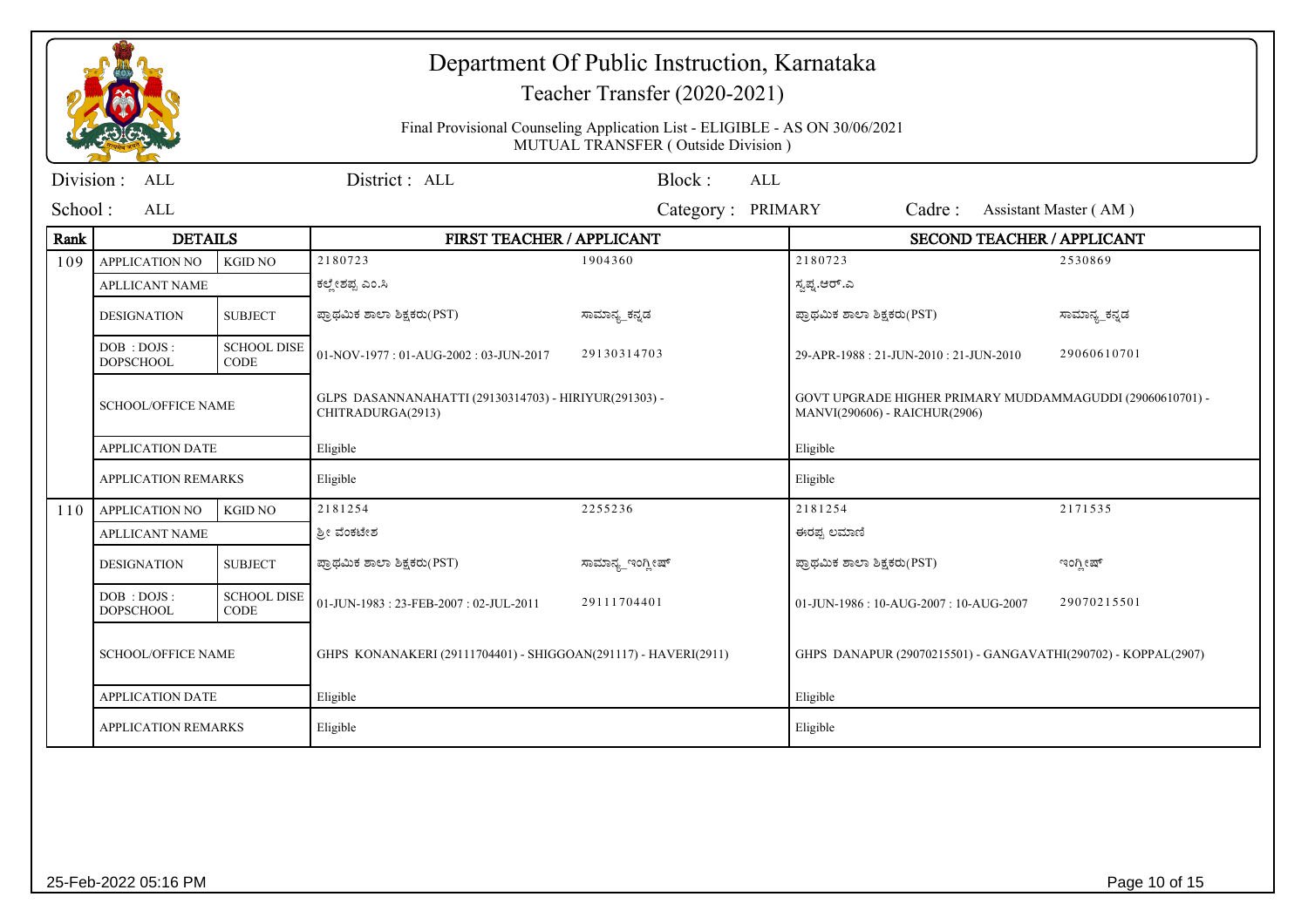|           |                                  |                                   |                                                                      | Department Of Public Instruction, Karnataka<br>Teacher Transfer (2020-2021)                                       |                                                                     |                                                                                                            |  |  |
|-----------|----------------------------------|-----------------------------------|----------------------------------------------------------------------|-------------------------------------------------------------------------------------------------------------------|---------------------------------------------------------------------|------------------------------------------------------------------------------------------------------------|--|--|
|           |                                  |                                   |                                                                      | Final Provisional Counseling Application List - ELIGIBLE - AS ON 30/06/2021<br>MUTUAL TRANSFER (Outside Division) |                                                                     |                                                                                                            |  |  |
| Division: | <b>ALL</b>                       |                                   | District: ALL                                                        | Block:<br><b>ALL</b>                                                                                              |                                                                     |                                                                                                            |  |  |
| School:   | ALL                              |                                   |                                                                      | Category: PRIMARY                                                                                                 | Cadre:                                                              | Assistant Master (AM)                                                                                      |  |  |
| Rank      | <b>DETAILS</b>                   |                                   | FIRST TEACHER / APPLICANT                                            |                                                                                                                   | <b>SECOND TEACHER / APPLICANT</b>                                   |                                                                                                            |  |  |
| 111       | <b>APPLICATION NO</b>            | <b>KGID NO</b>                    | 2181407                                                              | 2308037                                                                                                           | 2181407                                                             | 1997756                                                                                                    |  |  |
|           | <b>APLLICANT NAME</b>            |                                   | ಬಸಪ್ಪ ದೇಶನೂರು                                                        |                                                                                                                   | ರಾಜಾನಾಯ್ಕ ಬಿ ಕೆ                                                     |                                                                                                            |  |  |
|           | <b>DESIGNATION</b>               | <b>SUBJECT</b>                    | ಪ್ರಾಥಮಿಕ ಶಾಲಾ ಶಿಕ್ಷಕರು(PST)                                          | ಸಾಮಾನ್ಯ_ಕನ್ನಡ                                                                                                     | ಪ್ರಾಥಮಿಕ ಶಾಲಾ ಶಿಕ್ಷಕರು(PST)                                         | ಸಾಮಾನ್ಯ_ಕನ್ನಡ                                                                                              |  |  |
|           | DOB : DOJS :<br><b>DOPSCHOOL</b> | <b>SCHOOL DISE</b><br><b>CODE</b> | 01-JUL-1988: 01-JUN-2010: 01-JUN-2010                                | 29120903801                                                                                                       | 20-JUN-1981: 14-FEB-2004: 14-FEB-2004                               | 29300107702                                                                                                |  |  |
|           | <b>SCHOOL/OFFICE NAME</b>        |                                   | GHPS D KAGGALLU (29120903801) - BELLARY EAST(291209) - BALLARI(2912) |                                                                                                                   |                                                                     | Govt Kannada Higher Primary School KUDANA HALL (29300107702) -<br>ATHANI(293001) - BELAGAVI CHIKKODI(2930) |  |  |
|           | <b>APPLICATION DATE</b>          |                                   | Eligible                                                             |                                                                                                                   | Eligible                                                            |                                                                                                            |  |  |
|           | <b>APPLICATION REMARKS</b>       |                                   | Eligible                                                             |                                                                                                                   | Eligible                                                            |                                                                                                            |  |  |
| 112       | <b>APPLICATION NO</b>            | <b>KGID NO</b>                    | 2182006                                                              | 1442893                                                                                                           | 2182006                                                             | 2442783                                                                                                    |  |  |
|           | <b>APLLICANT NAME</b>            |                                   | ಕೃಷ್ಣೇಗೌಡ                                                            |                                                                                                                   | ರೇಖಾ ಎಸ್ ಎನ್                                                        |                                                                                                            |  |  |
|           | <b>DESIGNATION</b>               | <b>SUBJECT</b>                    | ಪ್ರಾಥಮಿಕ ಶಾಲಾ ಶಿಕ್ಷಕರು(PST)                                          | ಸಾಮಾನ್ಯ_ಕನ್ನಡ                                                                                                     | ಪ್ರಾಥಮಿಕ ಶಾಲಾ ಶಿಕ್ಷಕರು(PST)                                         | ಕನ್ನಡ                                                                                                      |  |  |
|           | DOB: DOJS:<br><b>DOPSCHOOL</b>   | <b>SCHOOL DISE</b><br><b>CODE</b> | 01-SEP-1969: 20-AUG-1998: 19-JAN-2014                                | 29230109701                                                                                                       | $05-APR-1988: 04-JIIN-2010: 04-JIIN-2010$                           | 29070402601                                                                                                |  |  |
|           | <b>SCHOOL/OFFICE NAME</b>        |                                   | GHPS CHANNAPURA (29230109701) - ALUR(292301) - HASSAN(2923)          |                                                                                                                   | GLPS CHIKKA NANDIHAL (29070402601) - KUSTAGI(290704) - KOPPAL(2907) |                                                                                                            |  |  |
|           | <b>APPLICATION DATE</b>          |                                   | Eligible                                                             |                                                                                                                   | Eligible                                                            |                                                                                                            |  |  |
|           | <b>APPLICATION REMARKS</b>       |                                   | Eligible                                                             |                                                                                                                   | Eligible                                                            |                                                                                                            |  |  |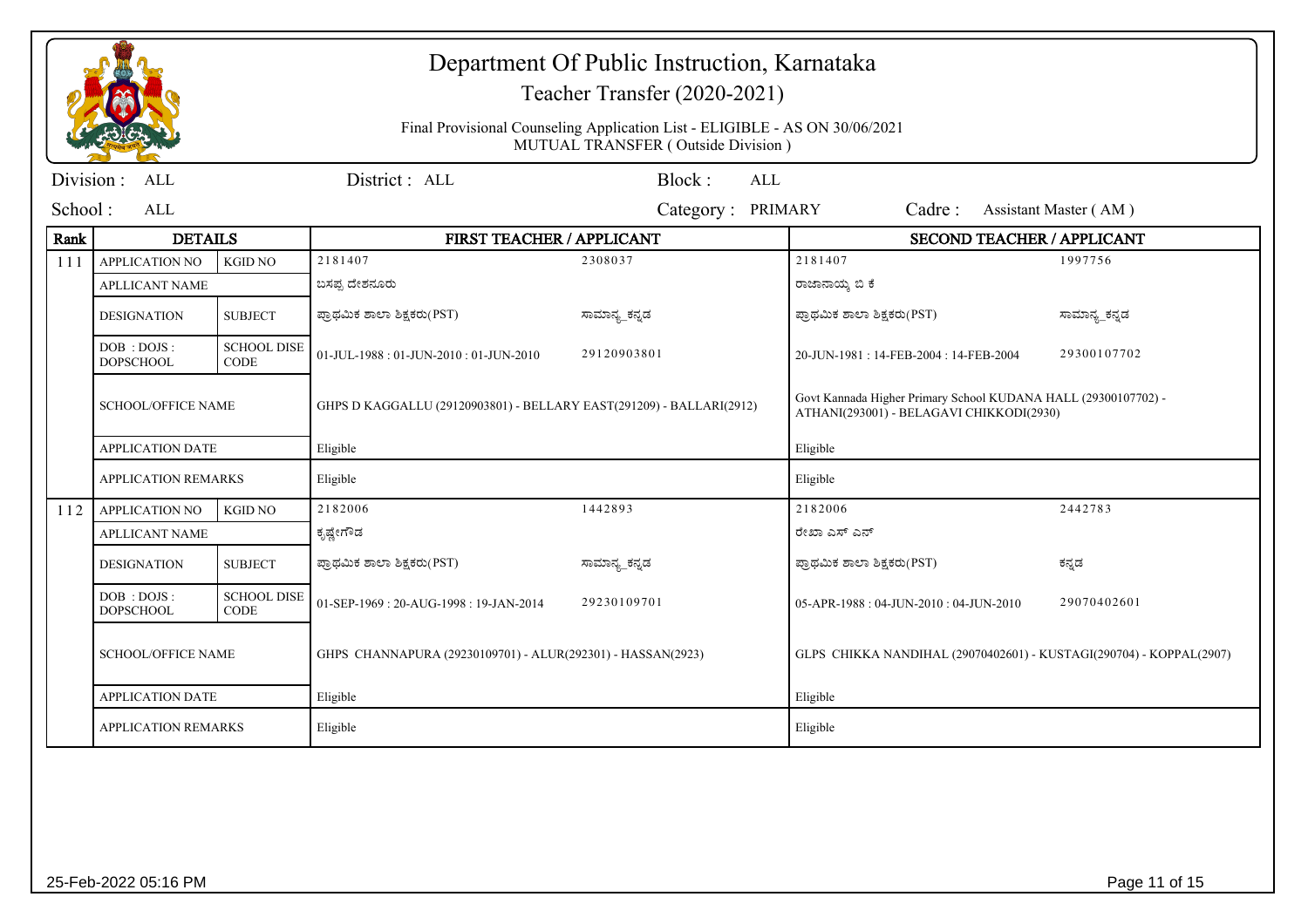|            |                                  |                                   |                                                                                          | Department Of Public Instruction, Karnataka<br>Teacher Transfer (2020-2021)                                       |                                                                                |                       |
|------------|----------------------------------|-----------------------------------|------------------------------------------------------------------------------------------|-------------------------------------------------------------------------------------------------------------------|--------------------------------------------------------------------------------|-----------------------|
|            |                                  |                                   |                                                                                          | Final Provisional Counseling Application List - ELIGIBLE - AS ON 30/06/2021<br>MUTUAL TRANSFER (Outside Division) |                                                                                |                       |
| Division : | ALL                              |                                   | District: ALL                                                                            | Block:<br><b>ALL</b>                                                                                              |                                                                                |                       |
| School:    | ALL                              |                                   |                                                                                          | Category: PRIMARY                                                                                                 | Cadre:                                                                         | Assistant Master (AM) |
| Rank       | <b>DETAILS</b>                   |                                   | FIRST TEACHER / APPLICANT                                                                |                                                                                                                   | <b>SECOND TEACHER / APPLICANT</b>                                              |                       |
| 113        | APPLICATION NO                   | <b>KGID NO</b>                    | 2182954                                                                                  | 2154407                                                                                                           | 2182954                                                                        | 2530772               |
|            | <b>APLLICANT NAME</b>            |                                   | ಗಿರೀಶ್ ಬಿ.ಆರ್                                                                            |                                                                                                                   | ಶಿಲ್ಪಶ್ರೀ.ಬಿ                                                                   |                       |
|            | <b>DESIGNATION</b>               | <b>SUBJECT</b>                    | ಪ್ರಾಥಮಿಕ ಶಾಲಾ ಶಿಕ್ಷಕರು(PST)                                                              | ಕನ್ನಡ                                                                                                             | ಪ್ರಾಥಮಿಕ ಶಾಲಾ ಶಿಕ್ಷಕರು(PST)                                                    | ಕನ್ನಡ                 |
|            | DOB : DOJS :<br><b>DOPSCHOOL</b> | <b>SCHOOL DISE</b><br><b>CODE</b> | 20-JUN-1983: 21-JUL-2007: 14-JUL-2012                                                    | 29261020001                                                                                                       | 27-JUL-1987: 10-JUN-2010: 10-JUN-2010                                          | 29060606104           |
|            | <b>SCHOOL/OFFICE NAME</b>        |                                   | GHPS RAJANA BILAGULI (29261020001) - PERIYA PATNA(292610) - MYSURU(2926)                 |                                                                                                                   | GHPS HIREKOTNEKAL (HARIJANWAD (29060606104) - MANVI(290606) -<br>RAICHUR(2906) |                       |
|            | <b>APPLICATION DATE</b>          |                                   | Eligible                                                                                 |                                                                                                                   | Eligible                                                                       |                       |
|            | <b>APPLICATION REMARKS</b>       |                                   | Eligible                                                                                 |                                                                                                                   | Eligible                                                                       |                       |
| 115        | <b>APPLICATION NO</b>            | <b>KGID NO</b>                    | 2183858                                                                                  | 1243527                                                                                                           | 2183858                                                                        | 1856904               |
|            | <b>APLLICANT NAME</b>            |                                   | ಎಂ ಕೆ ಗೋವಿಂದ ರಾಜು                                                                        |                                                                                                                   | ವೀಣಾ.ಎಸ್.                                                                      |                       |
|            | <b>DESIGNATION</b>               | <b>SUBJECT</b>                    | ಪ್ರಾಥಮಿಕ ಶಾಲಾ ಶಿಕ್ಷಕರು(PST)                                                              | ಕನ್ನಡ                                                                                                             | ಪ್ರಾಥಮಿಕ ಶಾಲಾ ಶಿಕ್ಷಕರು(PST)                                                    | ಸಾಮಾನ್ಯ_ಕನ್ನಡ         |
|            | DOB : DOJS :<br><b>DOPSCHOOL</b> | <b>SCHOOL DISE</b><br><b>CODE</b> | 12-MAR-1970: 27-AUG-1993: 23-JUN-2011                                                    | 29280202902                                                                                                       | 11-JAN-1969: 18-AUG-1998: 16-AUG-2016                                          | 29230310901           |
|            | <b>SCHOOL/OFFICE NAME</b>        |                                   | GLPS RAJAGOPALA NAGAR (29280202902) - NORTH1(292802) - BENGALURU U<br><b>NORTH(2928)</b> |                                                                                                                   | HPS BIRAMBUDHI (29230310901) - ARASIKERE(292303) - HASSAN(2923)                |                       |
|            | <b>APPLICATION DATE</b>          |                                   | Eligible                                                                                 |                                                                                                                   | Eligible                                                                       |                       |
|            | <b>APPLICATION REMARKS</b>       |                                   | Eligible                                                                                 |                                                                                                                   | Eligible                                                                       |                       |
|            |                                  |                                   |                                                                                          |                                                                                                                   |                                                                                |                       |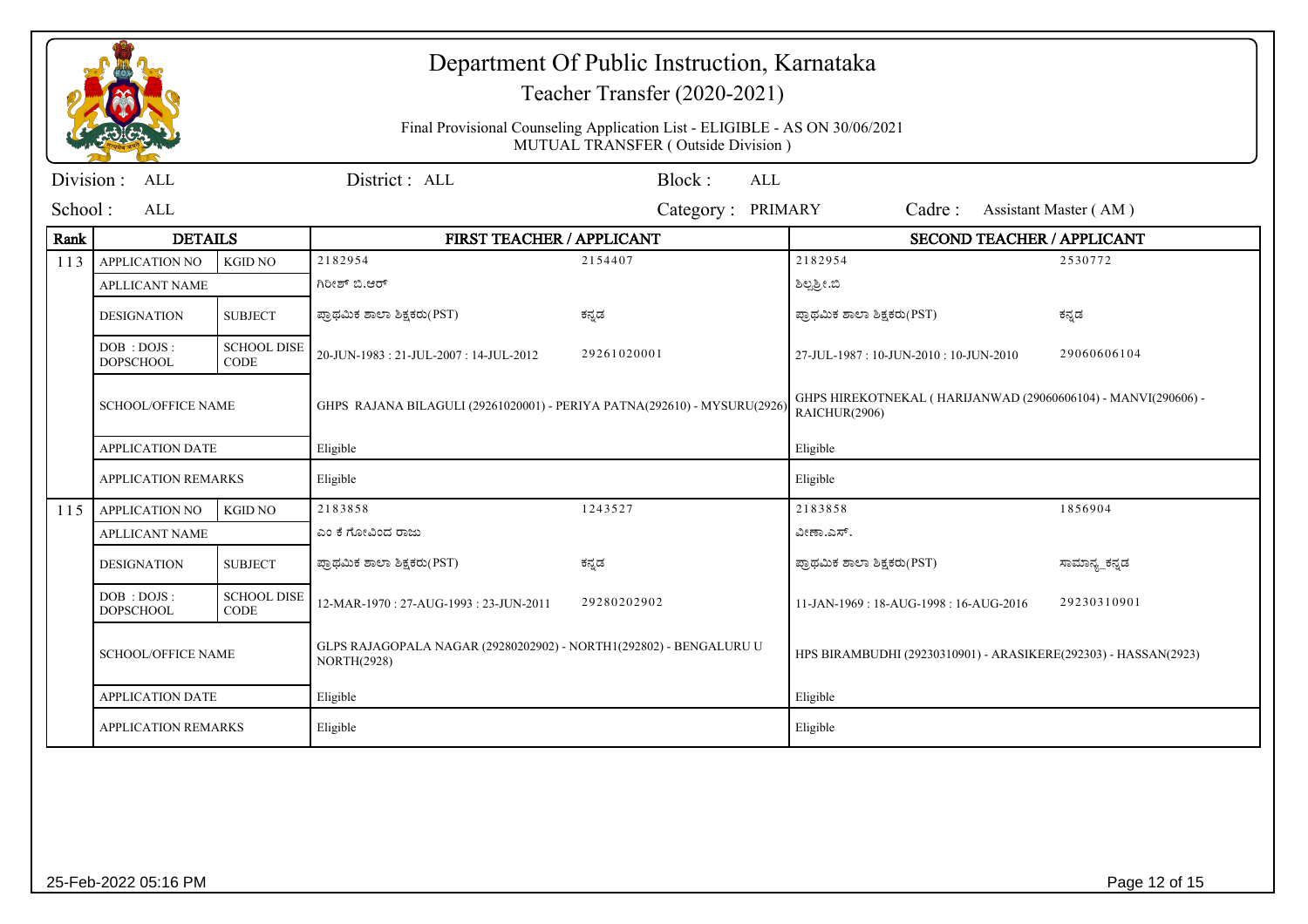|                   |                                                                             |                                   | Department Of Public Instruction, Karnataka<br>Teacher Transfer (2020-2021)<br>Final Provisional Counseling Application List - ELIGIBLE - AS ON 30/06/2021<br>MUTUAL TRANSFER (Outside Division) |                             |                                                                             |               |  |
|-------------------|-----------------------------------------------------------------------------|-----------------------------------|--------------------------------------------------------------------------------------------------------------------------------------------------------------------------------------------------|-----------------------------|-----------------------------------------------------------------------------|---------------|--|
| Division :<br>ALL |                                                                             |                                   | District: ALL                                                                                                                                                                                    | Block:<br>ALL               |                                                                             |               |  |
| School :          | ALL                                                                         |                                   |                                                                                                                                                                                                  | <b>PRIMARY</b><br>Category: | Cadre:<br>Assistant Master (AM)                                             |               |  |
| Rank              | <b>DETAILS</b>                                                              |                                   | FIRST TEACHER / APPLICANT                                                                                                                                                                        |                             | <b>SECOND TEACHER / APPLICANT</b>                                           |               |  |
| 116               | <b>APPLICATION NO</b>                                                       | <b>KGID NO</b>                    | 2183954                                                                                                                                                                                          | 1357860                     | 2183954                                                                     | 2303469       |  |
|                   | <b>APLLICANT NAME</b>                                                       |                                   | ಆಶಾಲತಾ ರವೀಂಧ್ರಕುಮಾರ ನಾಡಗೌಡ                                                                                                                                                                       |                             | ಕುಮಾರ ಮಡ್ಡಿ                                                                 |               |  |
|                   | <b>DESIGNATION</b>                                                          | <b>SUBJECT</b>                    | ಪ್ರಾಥಮಿಕ ಶಾಲಾ ಶಿಕ್ಷಕರು(PST)                                                                                                                                                                      | ಸಾಮಾನ್ಯ ಕನ್ನಡ               | ಪ್ರಾಥಮಿಕ ಶಾಲಾ ಶಿಕ್ಷಕರು(PST)                                                 | ಕನ್ನಡ         |  |
|                   | DOB : DOJS :<br><b>DOPSCHOOL</b>                                            | <b>SCHOOL DISE</b><br><b>CODE</b> | 24-MAR-1967: 30-SEP-1994: 31-OCT-2013                                                                                                                                                            | 29090606207                 | 01-AUG-1984: 23-AUG-2007: 06-JUL-2012                                       | 29120906301   |  |
|                   | <b>SCHOOL/OFFICE NAME</b><br><b>APPLICATION DATE</b><br>APPLICATION REMARKS |                                   | GLPS SHIVASHANKAR COLONY KARWARROAD (29090606207) - HDMC(290906) -<br>DHARWAD(2909)<br>Eligible                                                                                                  |                             | GMHPS MOKA (29120906301) - BELLARY EAST(291209) - BALLARI(2912)<br>Eligible |               |  |
|                   |                                                                             |                                   |                                                                                                                                                                                                  |                             |                                                                             |               |  |
|                   |                                                                             |                                   | Eligible                                                                                                                                                                                         |                             | Eligible                                                                    |               |  |
| 117               | APPLICATION NO                                                              | <b>KGID NO</b>                    | 2184822                                                                                                                                                                                          | 2442127                     | 2184822                                                                     | 1481934       |  |
|                   | <b>APLLICANT NAME</b>                                                       |                                   | ಮಹಾಂತೇಶ ಕುಂಬಾರಿ                                                                                                                                                                                  |                             | ಶಾರದಾ ಬಾಳಪ್ಪ ನಾವಲಗಟ್ಟಿ                                                      |               |  |
|                   | <b>DESIGNATION</b>                                                          | <b>SUBJECT</b>                    | ಪ್ರಾಥಮಿಕ ಶಾಲಾ ಶಿಕ್ಷಕರು(PST)                                                                                                                                                                      | ಕನ್ನಡ                       | ಪ್ರಾಥಮಿಕ ಶಾಲಾ ಶಿಕ್ಷಕರು(PST)                                                 | ಸಾಮಾನ್ಯ_ಕನ್ನಡ |  |
|                   | DOB : DOJS :<br><b>DOPSCHOOL</b>                                            | <b>SCHOOL DISE</b><br><b>CODE</b> | 01-NOV-1987: 31-MAY-2010: 28-JUL-2014                                                                                                                                                            | 29070220602                 | 15-JUL-1968: 13-JAN-1995: 26-JUN-1998                                       | 29110600503   |  |
|                   | <b>SCHOOL/OFFICE NAME</b>                                                   |                                   | GHPS MODEL SCHOOL HIREJANTAKAL (29070220602) - GANGAVATHI(290702) -<br>KOPPAL(2907)                                                                                                              |                             | GHPS .1. DEVAGIRI (29110600503) - HAVERI(291106) - HAVERI(2911)             |               |  |
|                   | <b>APPLICATION DATE</b><br>Eligible                                         |                                   |                                                                                                                                                                                                  | Eligible                    |                                                                             |               |  |
|                   | <b>APPLICATION REMARKS</b><br>Eligible                                      |                                   | Eligible                                                                                                                                                                                         |                             |                                                                             |               |  |
|                   |                                                                             |                                   |                                                                                                                                                                                                  |                             |                                                                             |               |  |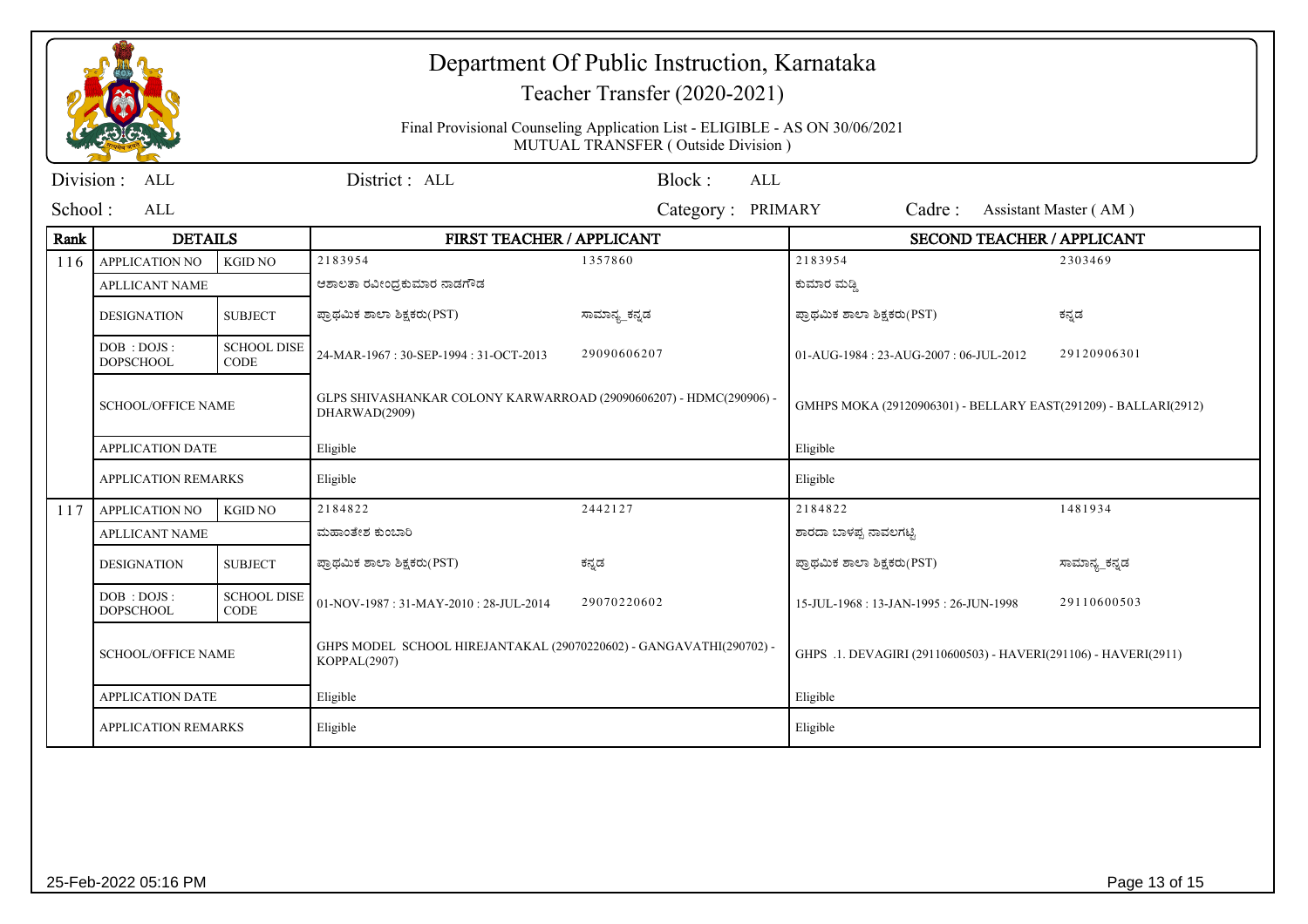|                           |                                        |                                                                                                                        | Department Of Public Instruction, Karnataka<br>Teacher Transfer (2020-2021)<br>Final Provisional Counseling Application List - ELIGIBLE - AS ON 30/06/2021<br>MUTUAL TRANSFER (Outside Division) |                   |                                                                            |                       |  |
|---------------------------|----------------------------------------|------------------------------------------------------------------------------------------------------------------------|--------------------------------------------------------------------------------------------------------------------------------------------------------------------------------------------------|-------------------|----------------------------------------------------------------------------|-----------------------|--|
| Division :                | ALL                                    |                                                                                                                        | District: ALL                                                                                                                                                                                    | Block:<br>ALL     |                                                                            |                       |  |
| School:                   | ALL                                    |                                                                                                                        |                                                                                                                                                                                                  | Category: PRIMARY | Cadre:                                                                     | Assistant Master (AM) |  |
| Rank                      | <b>DETAILS</b>                         |                                                                                                                        | FIRST TEACHER / APPLICANT                                                                                                                                                                        |                   | <b>SECOND TEACHER / APPLICANT</b>                                          |                       |  |
| 119                       | <b>APPLICATION NO</b>                  | <b>KGID NO</b>                                                                                                         | 2184868                                                                                                                                                                                          | 2117024           | 2184868                                                                    | 2350378               |  |
|                           | <b>APLLICANT NAME</b>                  |                                                                                                                        | ಪುಟ್ಟಸ್ವಾಮಿ                                                                                                                                                                                      |                   | ನಗೀನ ಚೌದರಿ                                                                 |                       |  |
|                           | <b>DESIGNATION</b>                     | <b>SUBJECT</b>                                                                                                         | ಪ್ರಾಥಮಿಕ ಶಾಲಾ ಶಿಕ್ಷಕರು(PST)                                                                                                                                                                      | ಕನ್ನಡ             | ಪ್ರಾಥಮಿಕ ಶಾಲಾ ಶಿಕ್ಷಕರು(PST)                                                | ಸಾಮಾನ್ಯ_ಕನ್ನಡ         |  |
|                           | DOB: DOJS:<br><b>DOPSCHOOL</b>         | <b>SCHOOL DISE</b><br><b>CODE</b>                                                                                      | 20-JUL-1979: 12-JUN-2008: 12-JUN-2008                                                                                                                                                            | 29060801301       | 29-JAN-1983: 08-SEP-2007: 08-SEP-2007                                      | 29320708503           |  |
|                           |                                        | GOVT.HIGHER PRIMARY SCHOOL BELAGURKI (29060801301) -<br><b>SCHOOL/OFFICE NAME</b><br>SINDHANUR(290608) - RAICHUR(2906) |                                                                                                                                                                                                  |                   | G LPS KANNIDODDI (29320708503) - CHANNAPATNA(293207) -<br>RAMANAGARA(2932) |                       |  |
|                           | <b>APPLICATION DATE</b>                |                                                                                                                        | Eligible                                                                                                                                                                                         |                   | Eligible                                                                   |                       |  |
|                           | <b>APPLICATION REMARKS</b>             |                                                                                                                        | Eligible                                                                                                                                                                                         |                   | Eligible                                                                   |                       |  |
| 120                       | <b>APPLICATION NO</b>                  | <b>KGID NO</b>                                                                                                         | 2185273                                                                                                                                                                                          | 2427123           | 2185273                                                                    | 2307583               |  |
|                           | <b>APLLICANT NAME</b>                  | ಸೋಮಶೇಖರಪ್ಪ ಬಿ                                                                                                          |                                                                                                                                                                                                  |                   | ಚೇತನ.ಎನ್                                                                   |                       |  |
|                           | <b>DESIGNATION</b>                     | <b>SUBJECT</b>                                                                                                         | ಪ್ರಾಥಮಿಕ ಶಾಲಾ ಶಿಕ್ಷಕರು(PST)                                                                                                                                                                      | ಸಾಮಾನ್ಯ_ಕನ್ನಡ     | ಪ್ರಾಥಮಿಕ ಶಾಲಾ ಶಿಕ್ಷಕರು(PST)                                                | ಕನ್ನಡ                 |  |
|                           | DOB: DOJS:<br><b>DOPSCHOOL</b>         | <b>SCHOOL DISE</b><br><b>CODE</b>                                                                                      | 10-MAY-1971: 03-JUL-2006: 03-JUL-2006                                                                                                                                                            | 29220508701       | 24-MAY-1987: 30-MAY-2008: 30-MAY-2008                                      | 29120707204           |  |
| <b>SCHOOL/OFFICE NAME</b> |                                        |                                                                                                                        | GLPS DAMSANDRA (29220508701) - NAGAMANGALA(292205) - MANDYA(2922)                                                                                                                                |                   | GHPS HULIKUNTI (29120707204) - SANDUR(291207) - BALLARI(2912)              |                       |  |
|                           | <b>APPLICATION DATE</b><br>Eligible    |                                                                                                                        |                                                                                                                                                                                                  | Eligible          |                                                                            |                       |  |
|                           | <b>APPLICATION REMARKS</b><br>Eligible |                                                                                                                        |                                                                                                                                                                                                  | Eligible          |                                                                            |                       |  |